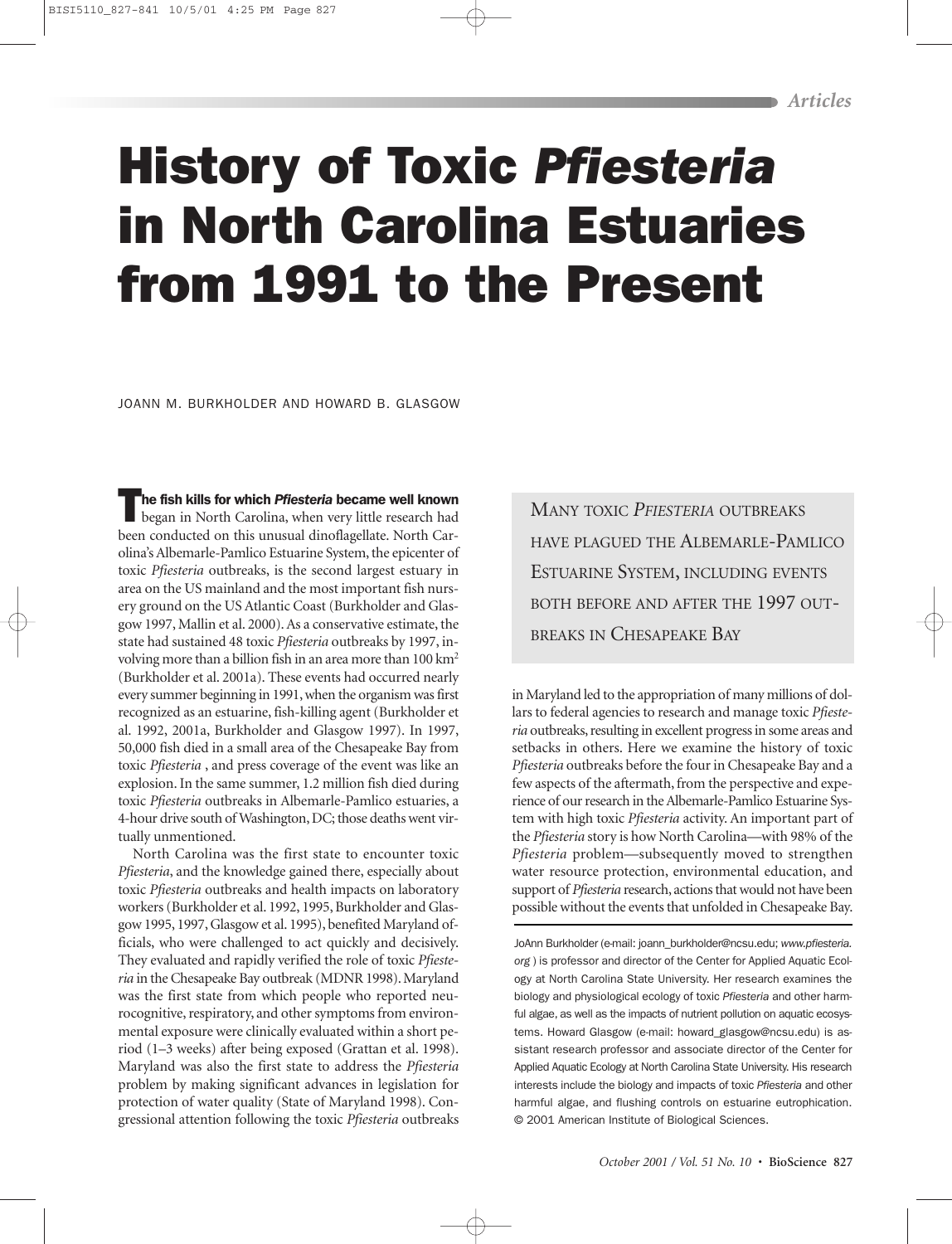#### *Articles*

#### *Beginnings*

The *Pfiesteria* story began in 1988 with the death of some fish held in brackish aquaria at the College of Veterinary Medicine, North Carolina State University (NCSU).We were asked by fish pathologists to help characterize an unknown microbial contaminant from the fish cultures. The microbe resembled many other benign, estuarine dinoflagellates (Figure 1), but the timing of its appearance in the aquaria raised the suspicion that it had caused the death of the fish. The small dinoflagellates were abundant in water samples taken when fish became lethargic, developed open bleeding sores, and hemorrhaged. Shortly after the fish died, however, the dinofla-



*Figure 1. Scanning electron micrographs of two common stages of* **Pfiesteria piscicida** *(Steidinger and Burkholder). (a) A toxic zoospore (cell diameter* ≈ *7–14 µm). Photos: NCSU Center for Applied Aquatic Ecology. (b) A lobose amoeba that transformed from a toxic zoospore (cell length* ≈ *20–40 µm).*

gellates seemed to "disappear," by forming dormant cysts or other stages that left the water column and attached to fish or settled to the bottom of the aquaria. When more fish were added to the aquaria, the pattern was repeated, and higher dinoflagellate densities were attained (Burkholder et al. 1992).

From that accidental contamination, we first learned of the existence of a small, apparently toxic dinoflagellate exhibiting rapid, predatory behavior in attacking and killing fish prey (Burkholder et al. 2001b). We began to conduct many experiments that tested, then verified, its toxicity to fish (Burkholder et al. 1995, Burkholder and Glasgow 1997). But the pathologists had obtained fish from all over the world and did

> not know which fish, from which geographic source, had carried the toxic dinoflagellate. Therefore, basic questions remained unanswered: Where did this organism originate? Was it capable of killing fish in natural habitat?

#### *Detecting the organism at estuarine fish*

*kills.* The Albemarle-Pamlico Estuarine System provides half the nursery ground area used by fish from Maine to Florida and, thus, is an extremely important estuary for sustaining fish populations on the Atlantic seaboard (Figure 2; Mallin et al. 2000). Isolated from the ocean by the Outer Banks except for several narrow inlets, this huge expanse of water is shallow (3–4 m deep, on average), poorly flushed under average flow conditions, and highly sensitive to pollutant loading. Like many estuaries, it has become increasingly eutrophic from nutrient pollution (Glasgow and Burkholder 2000, Mallin et al. 2000). In two of the major subestuaries, the Pamlico and Neuse, massive fish kills—many without known cause had become so characteristic of summer and early fall from the mid-1980s through the mid-1990s that the local vernacular for that time of year was "fish-kill season" (Burkholder 1998).

Beginning with information gained from the accidental contamination of fish cultures, assistance from biologists at the state environmental agency, and funding from the US Environmental Protection Agency (\$4,000 per year for the first 4 years of the research), we developed a field research component to examine whether the organism was present and actively toxic at estuarine fish kills. We obtained water samples from a kill of about 1 million Atlantic menhaden (*Brevoortia tyrannus* L*.*) in the Pamlico Estuary. The samples were taken while the kill was in progress, when most fish were moribund but not yet dead. Examination of water samples under a light microscope revealed abundant microbes that were similar in appearance to the culture contaminant from the NCSU College of Veterinary Medicine. Water samples taken less than 24 hours later, from a site where many dead fish floated at the surface, contained few dinoflagellates. When tested, the water samples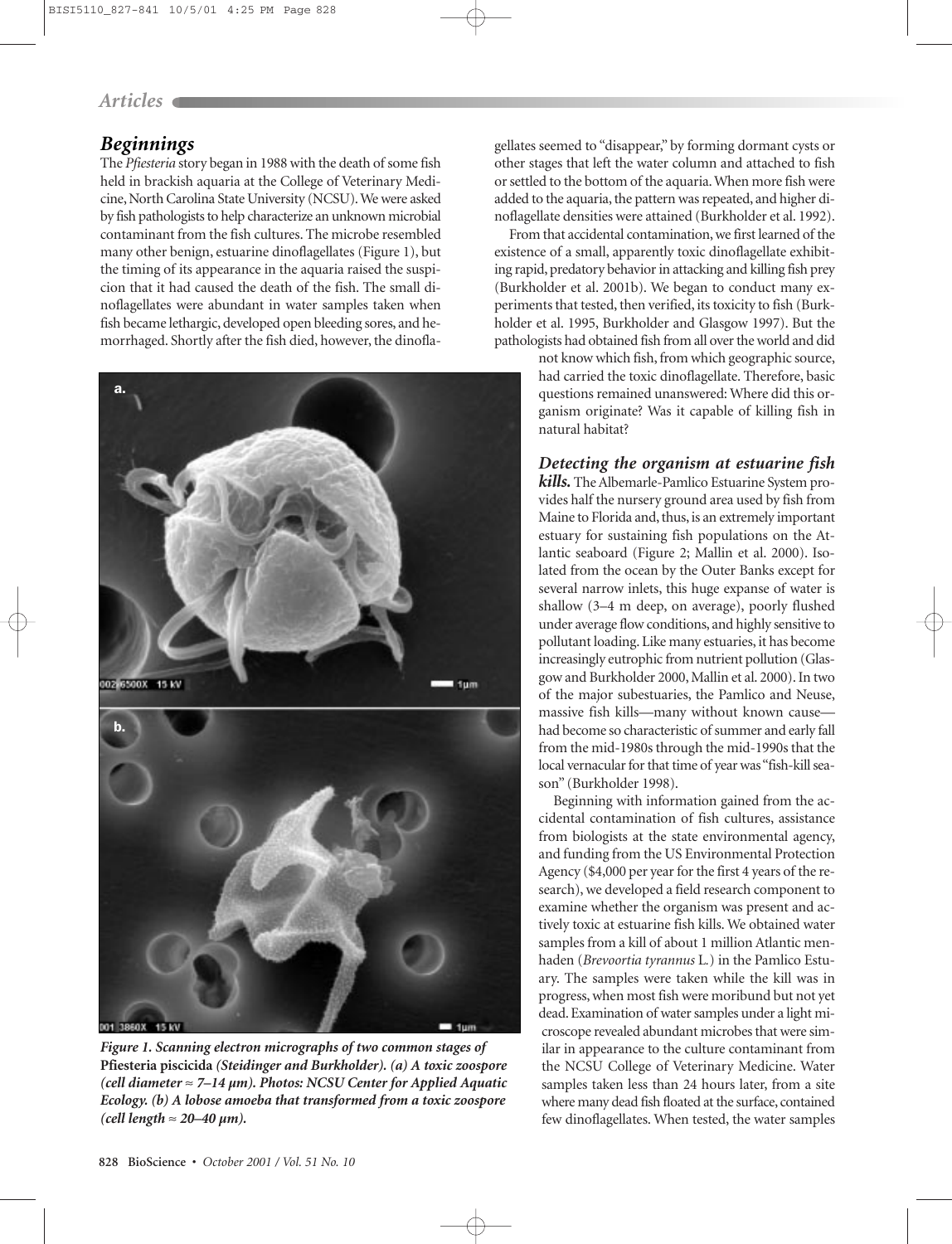

*Figure 2. Known distribution of toxic strains of the toxic* **Pfiesteria** *complex (TPC) in US estuaries. Locations (black circles) where potentially toxic strains of* **Pfiesteria** *spp. (TOX-B functional type) have been documented through standardized fish bioassays are indicated. The Albemarle-Pamlico Estuarine System, Chesapeake Bay, and the New River Estuary locations (red circles) are where the two known actively toxic* **Pfiesteria** *spp. have been confirmed during major fish kills, using the same standardized procedure. Prior to the Chesapeake Bay outbreaks, our research team verified the presence of toxic strains of* **P. piscicida** *in the inland bays of Delaware (Indian River; Burkholder et al. 1995), Jenkins Creek (tributary of the Choptank River; Lewitus et al. 1995), Patuxent River (in the Chesapeake Bay system; Burkholder et al. 1995), many sites in North Carolina (Burkholder et al. 1995, Burkholder and Glasgow 1997), several sites in Florida (Burkholder and Glasgow 1997, Glasgow et al. 2001a), and Mobile Bay in Alabama (Burkholder et al. 1995). Stars indicate northern locations in the United States where* **Pfiesteria** *has been detected more recently using molecular probes (Rublee et al. 1999, Allen 2000), but these populations have not yet been rigorously tested for toxicity. Also since the Chesapeake Bay outbreaks, toxic strains of* **Pfiesteria** *spp. have been verified from Scandinavia (both species) and New Zealand (***P. shumwayae***; Allen 2000).*

were shown to contain the same species of toxic organism as the culture contaminant (Burkholder et al. 1992). Thus, the microbe had behaved in the estuary as it had in the aquaria and appeared to be implicated in a major estuarine fish kill. Without completing detailed identification procedures (Popovsky´and Pfiester 1990) and obtaining corroboration of the results by other specialists (Steidinger et al. 1996), we could not determine whether the organism had been identified previously. Because a formal name would not be available until that process was completed, we nicknamed it the phantom dinoflagellate for its typically rapid appearance in

the water in association with fish death, followed by its rapid disappearance (Burkholder et al. 1992).

#### *Basic biology, ecology, and toxicity of* **Pfiesteria** *as of 1997*

#### *Species and optimal environmental conditions.*

The newly known dinoflagellate previously had eluded detection as a fish-killing organism. Over the next 7 years, systematists helped to verify that it represented a new family, genus, and species of toxic dinoflagellate (Steidinger et al.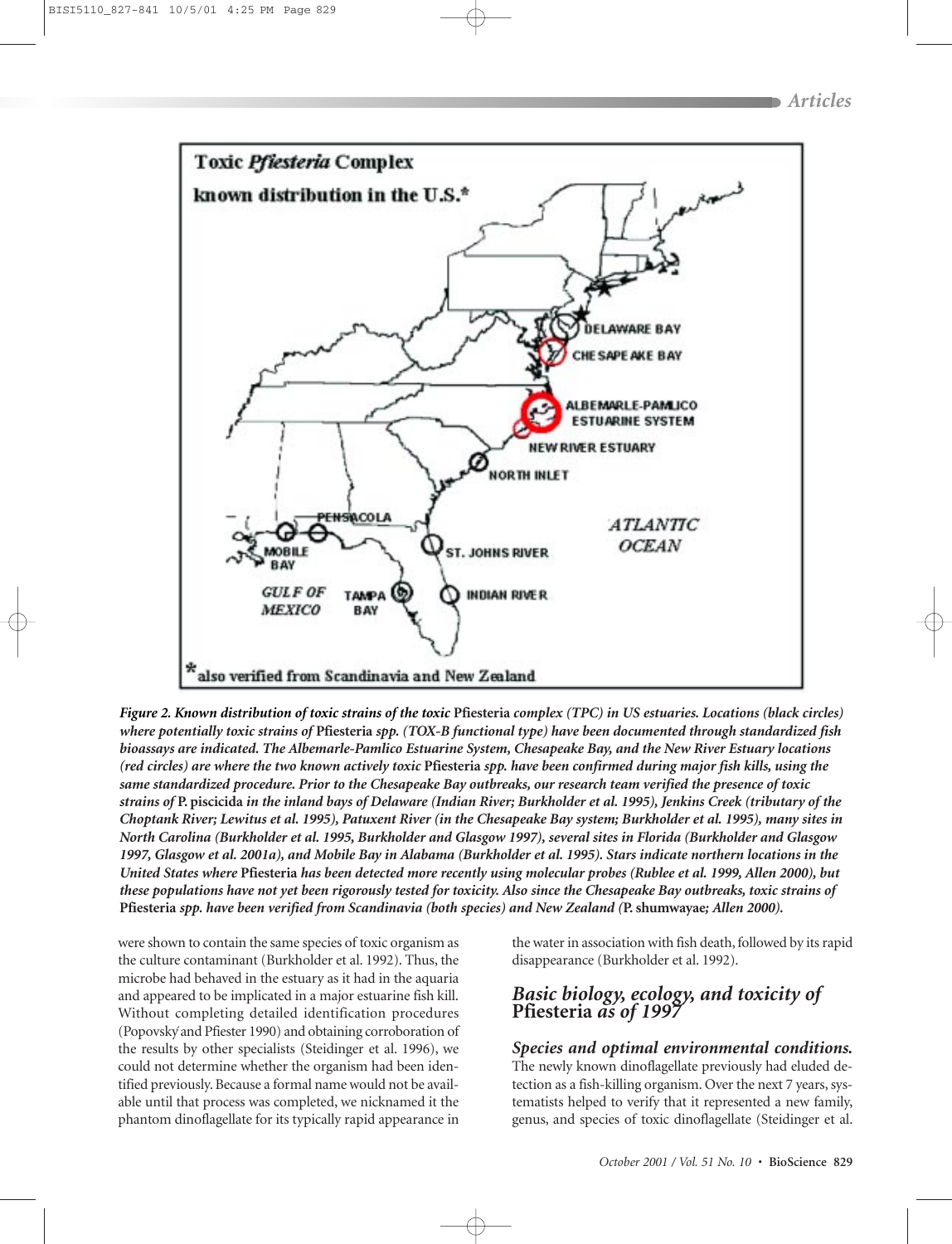1996). The organism eventually was named *Pfiesteria piscicida* Steidinger & Burkholder, in honor of the late Lois Pfiester, whose elegant research on freshwater dinoflagellates revealed many fascinating characteristics about the complex life cycles of these organisms (Steidinger et al. 1996, Burkholder and Glasgow 1997). We developed proficiency in dinoflagellate species identifications in our laboratory (Glasgow et al. 2001a), but we continued to corroborate our identifications with other specialists, because we regard such action as an essential quality control step in science and thus in all toxic dinoflagellate research.

Our early laboratory tests established that *P. piscicida* can be active over a temperature range of 9° to 33°C, although generally at 18°C or higher (Burkholder et al. 1995). The organism is usually active in brackish waters of salinity 2 to 20 (freshwater is less than 1 and marine water is about 35 on the salinity scale), but it can kill fish in full-strength seawater and in the calciumrich freshwater of aquaculture facilities near estuaries (Burkholder et al. 1995, 2001a, Burkholder and Glasgow 1997).

We initially suspected that the organism represented the first known member of a species complex with similar behavior (Burkholder et al. 1992, 1995). By 1994, our research team had verified the presence of toxic *Pfiesteria* strains from the inland bays of Delaware south and west to Mobile Bay, Alabama (Burkholder et al. 1995, Burkholder and Glasgow 1997), including two sites in Chesapeake Bay (Figure 2; Lewitus et al. 1995). In 1995 we first detected what appeared to be a second toxic *Pfiesteria*-like species in water samples collected from two North Carolina estuaries during fish kills (Burkholder and Glasgow 1997, Glasgow et al. 2001a), but subsequently the culture became noninducible (unable to engage in toxic activity; PICWG 2001). Such loss of toxicity in culture over time has been reported for toxic strains of various other harmful algae, including toxic dinoflagellates, and it is believed to be an artifact of the culture conditions (Burkholder et al. 2001a). By early 1997 we had cloned isolates of the second species, first referred to as *Pfiesteria* species B, that were attracted and toxic to live fish. After corroborating the morphologically unique features and toxicity with specialists in independent laboratories, we formally named the second species *Pfiesteria shumwayae* Glasgow & Burkholder (Glasgow et al. 2001a), in honor of the renowned scientist Sandra Shumway, who has significantly advanced understanding of toxic dinoflagellate impacts on shellfish (e.g., Shumway 1990).

Although there are many species that physically resemble Pfiesteria, the look-alikes would be of concern only if they had strains with toxin-producing capability, behavior, and impacts (Burkholder et al. 2001a, 2001b). Several other potentially toxic pfiesteria-like taxa have been reported among many look-alike species, but thus far only *P. piscicida* and *P. shumwayae* have been confirmed as toxic to fish under ecologically relevant conditions (standardized fish bioassays, below; Burkholder and Glasgow 1997, Marshall et al. 2000, PICWG 2001, Burkholder et al. 2001c). Therefore, at present, these two species form the toxic *Pfiesteria* complex (TPC) (Burkholder et al. 2001a, *P*ICWG 2001).

*A remarkable life cycle.* Despite the common appearance of its small flagellated form, or zoospore,*P. piscicida*was a creature of firsts. It was the first dinoflagellate known to have cysts or dormant stages that resemble the cysts of an entirely different group of microorganisms called chrysophytes (Burkholder et al. 1992, Burkholder and Glasgow 1995, Steidinger et al. 1996). Moreover, whereas nearly all other known toxic, or "red tide," dinoflagellates are plant-like organisms with pigments that can discolor the water, this animal-like (heterotrophic) dinoflagellate is translucent or colorless unless it recently consumed pigmented prey (Burkholder and Glasgow 1995, 1997, Lewitus et al. 1999a). Nor does *Pfiesteria* act like a passive plant-like organism; it was the first toxic dinoflagellate shown to attack fish prey (Burkholder et al. 1992, Burkholder and Glasgow 1995, 1997). *Pfiesteria* is also difficult to track in estuaries because it can exist as more than 20 stages or forms, not counting transitional morphs between stages, that move between the benthic sediments and the water column (Burkholder and Glasgow 1997, Burkholder et al. 2001b, Glasgow et al. 2001a).

Its life cycle, with multiple amoeboid as well as flagellated stages, is among the most complex known for dinoflagellates (Figure 1; Popovsky and Pfiester 1990, Burkholder et al. 2001b), and the first such life cycle that was reported for a toxic species (Burkholder et al. 1992, Burkholder and Glasgow 1995, Steidinger et al. 1996). Amoebae produced by some strains have been identified as *Pfiesteria*, using species-specific molecular probes developed for zoospores of *P. piscicida* and *P.shumwayae*(Burkholder et al. 2001a, Glasgow et al. 2001a), and amoeboid stages of *Pfiesteria* have been corroborated by independent specialists (Steidinger et al. 1996, Marshall et al. 2000). *Pfiesteria* amoebae can be 5–120 µm in length; although they have grown to 750 µm, such increased size is believed to be an artifact of culture (as in other cultured amoebae; Burkholder et al. 2001b). Classical taxonomic keys lead to misidentification of *Pfiesteria* amoebae as belonging to at least eight different genera of unrelated sarcodinian amoebae (Burkholder et al. 2001b). Thus, the amoeboid stages of *Pfiesteria* probably have been misidentified as sarcodinian amoebae, suggesting a need to reevaluate the systematics of some amoeboid genera.

*Benign and toxic strains.* Like many other species of socalled toxic algae, *P. piscicida* populations isolated from estuarine waters and sediments show a range in toxicity—from highly toxic strains to noninducible strains that apparently are unable to engage in toxic activity in the presence of live fish (Burkholder et al. 2001a, 2001b,*P*ICWG 2001). The toxic and noninducible, or benign, strains differ significantly in their behavior toward fish, suitability as food for predators, use of algal prey, and responses to nutrient enrichment and other environmental factors (Burkholder et al. 2001b). Our research focused only on toxic strains in the early years, because they are germane to questions about fish and human health (Burkholder and Glasgow 1997). To verify strain toxicity, we used a standardized, multistep fish bioassay (Burkholder et al.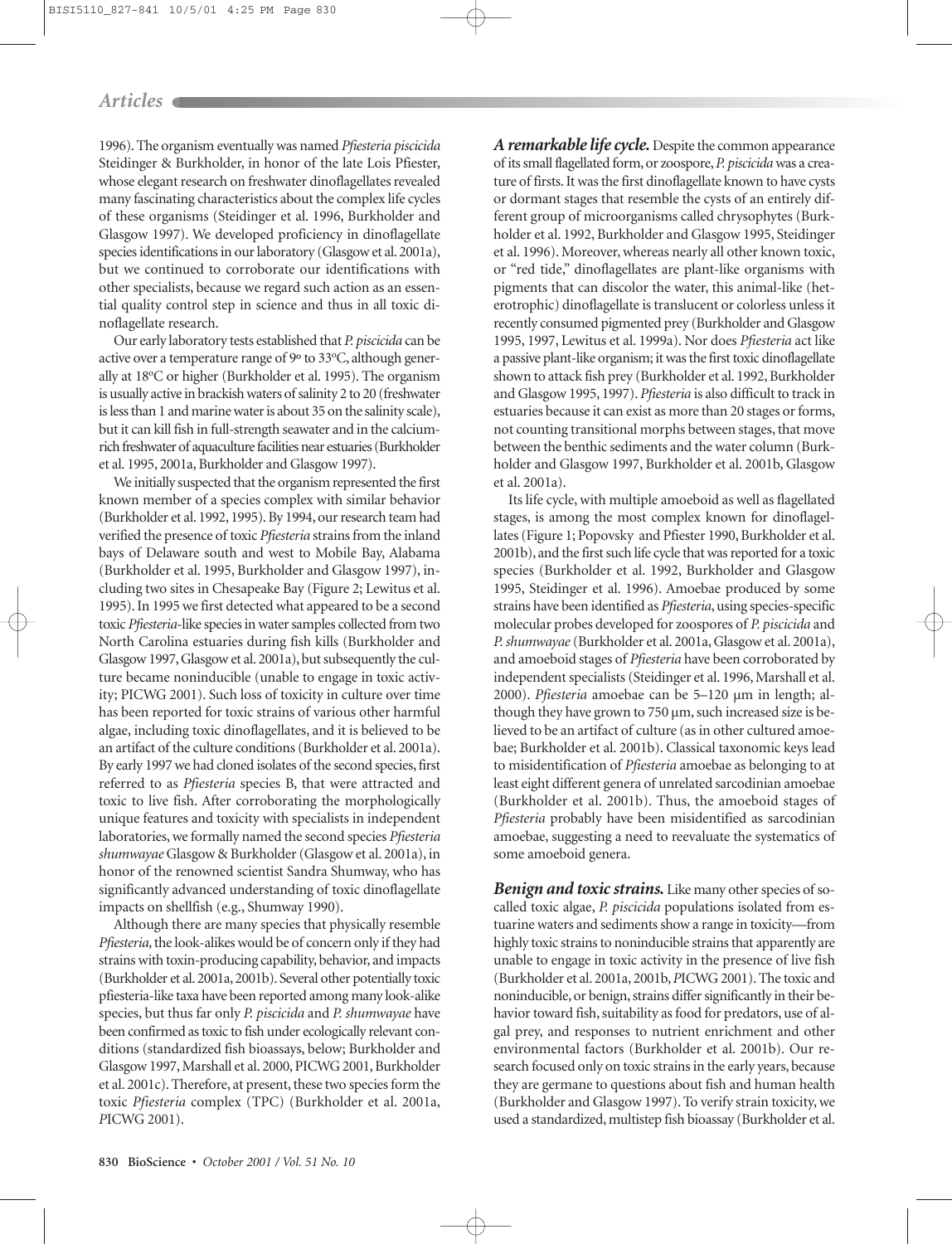1995, 1999, 2001c, Burkholder and Glasgow 1997, Marshall et al. 2000). The standardized steps follow Henle-Kochs' postulates, modified for toxic rather than infectious agents (Burkholder et al. 1995, 1999, Lewitus et al. 1995, Burkholder and Glasgow 1997, Marshall et al. 2000, Burkholder et al. 2001c). The toxic strains may be actively toxic (TOX-A functional type) or temporarily nontoxic, that is, capable of toxicity to fish but separated from live fish for days or longer, and, therefore, not engaged in toxin production (TOX-B functional type; Burkholder and Glasgow 1997, Burkholder et al. 2001a, *P*ICWG 2001).

The environmental signals that trigger toxin production in nearly all toxic algae are unknown. In contrast,*P. piscicida*was the first dinoflagellate shown to be stimulated to become toxic, producing toxin in the presence of live fish or their fresh secretions, excretions, and tissues (Burkholder et al. 1992). Filtrate from some toxic strains has killed fish, and those strains have also been lethal to fish when held in finely porous tubing to prevent direct contact with the fish prey (Burkholder and Glasgow 1997, Springer 2000). In the absence of live fish, toxic strains of *Pfiesteria* are only potentially toxic that is, they are basically nontoxic consumers of other microbes, carrion, and mammalian tissues, as well as dissolved nutrients (Burkholder and Glasgow 1997). However, these nontoxic (TOX-B) cells can sometimes retain residual toxicity that can be lethal to fish at sensitive larval stages (Springer 2000). Cultures of toxic strains that are maintained on food sources other than live fish cannot kill fish for extended periods, indicating that the dinoflagellates were not actively toxic when the fish were introduced. Moreover, filtrate from TOX-B cultures, lacking the dinoflagellates, cannot kill fish (Burkholder and Glasgow 1997). In contrast, when maintained with live fish as prey, toxic strains of *P. piscicida* have been lethal to every individual and every species among more than 30 finfish and shellfish species that have been tested (Burkholder et al. 1995), with exception of subadult oysters (Springer 2000). Toxic strains of *P. shumwayae* have killed all finfish, but have not been lethal to shellfish, in the absence of finfish, in tests conducted thus far.

Most of our toxic isolates have been obtained from inprogress kills of juvenile Atlantic menhaden. Along mid-Atlantic shores, these fish move upriver from the ocean during late spring and early summer, and they linger to feed through early fall in poorly flushed, shallow estuaries with abundant plankton for food (Manooch 1988). During colder seasons, and even in warm seasons where menhaden are not abundant, toxic *Pfiesteria* strains act similarly to other members of the estuarine microfaunal community, consuming prey that range from bacteria to finfish and shellfish (Burkholder and Glasgow 1995). The Albemarle-Pamlico Estuarine System is believed to be ideal habitat for *Pfiesteria* (Figures 2, 3; Burkholder and Glasgow 1997). The shallow water minimizes the distance that must be traversed by benthic *Pfiesteria* populations to attack fish that occur near the water surface, such as juvenile menhaden (Manooch 1988). Menhaden are oily fish that travel in dense schools (Manooch

1988), concentrating the excretions and secretions detectable by *Pfiesteria*. In addition, these fish feed in poorly flushed, nutrient-rich areas with abundant algal prey, where the shallow habitat enhances the accumulation of both the fish materials and the toxin, with minimal dilution or washout. Such conditions, in the absence of fish, would provide a rich environment of potential food sources for temporarily nontoxic stages (Figure 3; Burkholder and Glasgow 1997).

*Versatile nutrition. Pfiesteria* cell production can be stimulated by nutrient pollution, as shown by research conducted in 1997 that became important to Maryland officials in assessing the Chesapeake Bay toxic *Pfiesteria* outbreaks and in developing water quality management strategies to discourage *Pfiesteria* growth (State of Maryland 1998). The diet of *Pfiesteria* potentially spans the estuarine food web from bacteria and algae to mammalian tissues, live and dead (Figure 4; Burkholder and Glasgow 1995, 1997). Such versatility in food sources had not been tested for or encountered previously in toxic dinoflagellates. *Pfiesteria piscicida* readily consumes dissolved organic nutrients, including certain substances found in poorly treated sewage and animal wastes (Burkholder and Glasgow 1997). Moreover, *Pfiesteria* can use photosynthesis as a borrowed nutritional mode by retaining the chloroplasts from algae that it consumes when fish are not readily available. *Pfiesteria* maintains these inclusions, called kleptochloroplasts, in a large food vacuole and allows them to function for hours to days in supplementing its nutrition (Lewitus et al. 1999a). *Pfiesteria* zoospores with kleptochloroplasts proliferate when directly stimulated by inorganic plant nutrients such as nitrate and phosphate, which are found in cropland or lawn fertilizers and other sources (Burkholder and Glasgow 1997, Lewitus et al. 1999b).

About 75% of the North Carolina toxic *Pfiesteria* outbreaks through 1997 occurred in estuarine waters for which available data show high nutrient concentrations from various anthropogenic sources, such as cropland fertilizer runoff, poorly treated human sewage, or animal wastes (Figure 5; Burkholder et al. 1995, 1997, Burkholder and Glasgow 1997). Nutrient data were not available for the other events, but they also occurred in a nutrient-enriched environment, namely, in aquaculture facilities where many fish (and their excretory materials) had been held in a relatively small, enclosed space (Burkholder et al. 1995, Burkholder and Glasgow 1997). The nutritional ecology of *Pfiesteria* is complex. More data are needed before it will be possible to quantify the relative importance of various nutrient sources in stimulating *Pfiesteria*. However, by 1997 the stimulatory effect of nutrient enrichment on toxic strains of *Pfiesteria* had been observed repeatedly in laboratory experiments to some extent (Burkholder et al. 1992, Glasgow et al. 1995, Burkholder and Glasgow 1997).

*Culturing and assaying for toxic* **Pfiesteria***.* Basic information about culturing toxic *Pfiesteria* also later figured prominently in the science and policy of the Chesapeake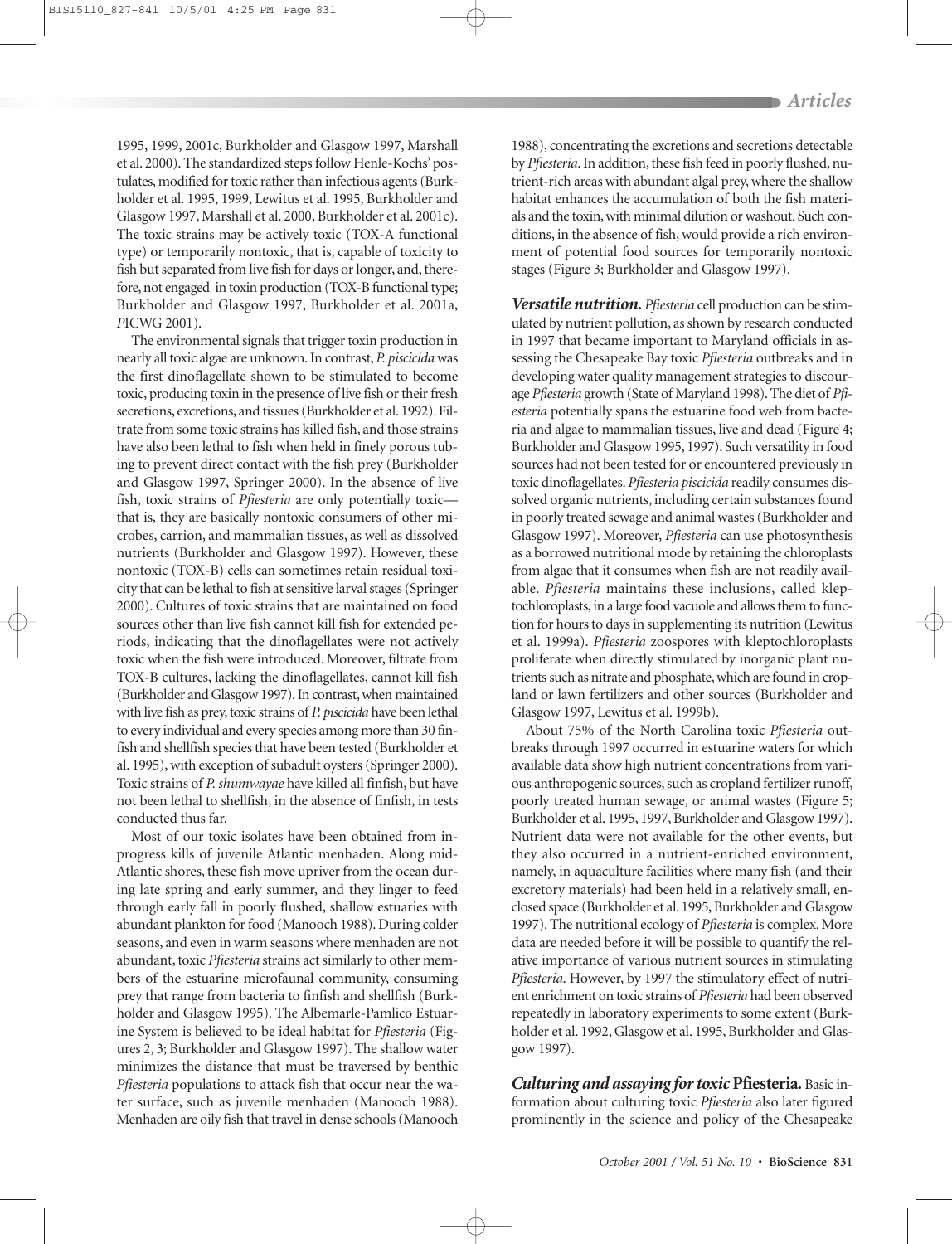

*Figure 3. Schematic depicting toxic* **Pfiesteria** *response under calm conditions leading to fish kills in the mesohaline Neuse Estuary, showing the strong salt wedge and gyre that typically occur in late spring through summer, during periods of low precipitation and low flow. High-salinity water from Pamlico Sound flows up-estuary in the lower water column, whereas lower-salinity water (with freshwater river input) flows down-estuary in the upper water column. The resulting two water masses have distinct physical and chemical characteristics. The mid-to-upper water column, influenced mostly by water from up-river, is high in nutrients (e.g., nitrate) from the watershed, and is less dense from lower salt content in comparison to the bottom water. The mid-to-upper water column also is higher in available light and contains abundant phytoplankton and abundant dissolved oxygen from their photosynthesis. In contrast, the denser, more saline bottom water is often hypoxic (low in oxygen) and contains nutrients (e.g., ammonium and phosphate) released from decomposition of dead plant and animal remains that have settled out. A fish kill caused by toxic* **Pfiesteria** *results when large schools of fish such as juvenile Atlantic menhaden linger to feed. Their excreta and secreta act as chemical signals that are detected by both benthic (B-TPC) and suspended (S-TPC)* **Pfiesteria** *cells. These chemical signals stimulate* **Pfiesteria** *zoospores to produce toxin that causes fish disease and death. A waterborne toxin from* **Pfiesteria** *spp***.** *can be aerosolized and has been linked with human illness, such as memory impairment, that can last for days to months.*

outbreaks. Thus far, *Pfiesteria* spp. cultured in defined media have multiplied slowly or have grown well but for only a short duration (days); thus, significant, sustained growth has required other organisms as a food source (Burkholder and Glasgow 1995, 1997). Live fish stimulate both cell growth and toxin production (in toxic strains), as mentioned. Algae can serve as food, but if previously toxic cultures (fed live fish) are maintained on algal prey for more than a few weeks, many lose toxin-producing capability. *Pfiesteria* cultures maintained on algae remain cleaner (for example, bacteria free) than those reared on fish, but toxic *Pfiesteria* strains can also have endosymbiotic bacteria (Lewitus et al. 1999a), which are not removed in sterilization procedures. Thus, we refer to toxic *Pfiesteria* as TPC species (*P*ICWG 2001) with associated endosymbiont bacteria. As for most toxic algae, the question of whether bacteria play a role in toxin-producing activity remains to be resolved (Doucette et al. 1998, Burkholder et al. 2001a).

Assays for toxic and noninducible strains of *Pfiesteria* involve adding fish or algae to natural water samples collected from an in-progress fish kill area (Burkholder and Glasgow 1997, Burkholder et al. 2001c). Most actively toxic *Pfiesteria* cells form dormant resting stages or cysts when they are separated from live fish during sampling at an estuarine fish kill, especially during transport to laboratories for analysis. Live fish must be added to stimulate these recently toxic cells to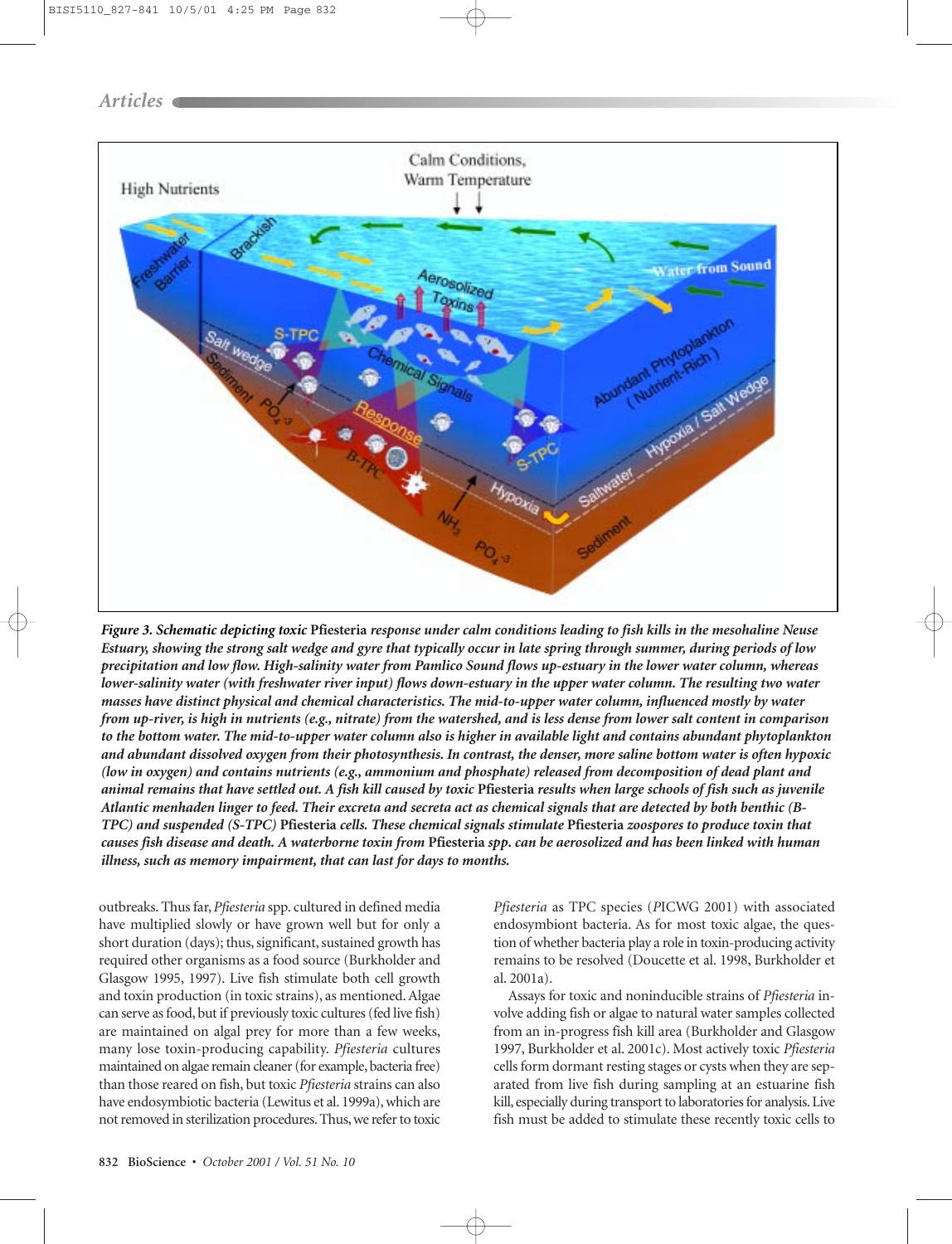excyst and move up into the water column of test containers, where they can then be evaluated to determine whether they were actively toxic at the estuarine fish kill (Burkholder et al. 2001c). Addition of prey other than live fish does not enable evaluation of estuarine samples to determine whether *Pfiesteria* was involved in the fish kill, because *Pfiesteria* becomes toxic only when given live fish.

For example, water samples taken from natural fish kills, with algal prey rather than live fish added as food, usually fail to produce detectable populations of toxic *Pfiesteria* although, occasionally, noninducible strains can be detected (Burkholder et al. 2001c, PICWG 2001). *Pfiesteria* strains that were very recently in actively toxic mode often require 2 weeks or more without fish to switch to an algal diet and increase their population density. During that time, benign heterotrophic dinoflagellates that co-occur in natural samples usually outcompete toxic strains of *Pfiesteria* for algal prey and attain high abundance. Thus, toxic *Pfiesteria* remains low to negligible in abundance, and generally is not detected (Table 1). When a natural mix of microorganisms is subjected to a given condition or stimulus in culture, competition among the species present is influenced by that condition, so that certain species proliferate while others decline (Fogg and Thake 1987). Here, addition of algal prey strongly stimulates certain dinoflagellate species to increase in number, whereas recently toxic *Pfiesteria* strains (that were consuming fish materials) respond poorly. In contrast, addition of live fish prey strongly stimulates populations of recently toxic *Pfiesteria*. These populations then excyst and, within a relatively short period (usually 4–9 days), become actively toxic again and increase their population density (Burkholder et al. 2001c). Our research team has shown repeatedly that toxic strains of *Pfiesteria* are reliably detected from natural samples by adding live fish in appropriately conducted, standardized fish bioassays (Burkholder et al. 1995, Lewitus et al. 1995, Burkholder and Glasgow 1997, Marshall et al. 2000, Burkholder et al. 2001c).

*Impacts on fish*. The most lethal strains of actively toxic *Pfiesteria* can narcotize juvenile and adult finfish within minutes, so that they become sluggish and swim erratically (Burkholder et al. 1992, 1995; Burkholder and Glasgow 1997). During acute exposure, fish commonly hemorrhage or develop skin lesions that are diffuse or nonfocal, as well as deep, localized or focal, bleeding sores or ulcerations. Focal lesions usually appear within 2 to 12 hours when fish are exposed to Pfiesteria densities (more than  $3 \times 10^2$  to  $10^3$  cells per mL), comparable to those typical of estuarine fish kill or disease events (Figure 6; Burkholder et al. 1995, Burkholder et al.

*Table 1. Comparison of the fish and algal assays for detecting the toxic and noninducible strains of* **Pfiesteria***. Samples were collected during fish kills, and comparisons were initiated within 2 days following collection*  $(n = 3)$ . *At least 100 zoospores with swollen sutures (technique in Glasgow et al. 2001a) were analyzed per replicate. This required examination of about 2,000 cells per replicate, because relatively few cells could be rotated to adequately discern the features in all four views (apical and posterior, and ventral and dorsal). See Burkholder et al. (2001b, 2001c) for the experimental details.*

| <b>Culture</b>             | Fish bioassay <sup>a</sup>               | Microalgal assay <sup>a</sup>                                                         |  |
|----------------------------|------------------------------------------|---------------------------------------------------------------------------------------|--|
| Pamlico (May 1996)         | P. piscicida (100%)                      | P. piscicida (25%) <sup>b</sup><br>Pfiesteria look-alike sp.                          |  |
| Pamlico (July 1997)        | P. piscicida (100%)                      | P. piscicida $(30\%)^b$<br>Pfiesteria look-alike sp.                                  |  |
| Neuse (July 1997)          | P. piscicida (80%)<br>P. shumwayae (20%) | P. piscicida (less than $10\%)^b$<br>2 Pfiesteria look-alike spp.                     |  |
| Pocomoke (May 1997)        | P. piscicida (100%)                      | Pfiesteria look-alike sp.<br>Gymnodinium sp.                                          |  |
| Pocomoke (Aug. 1997)       | P. piscicida (100%)                      | Pfiesteria look-alike sp.<br>Gyrodinium spp.                                          |  |
| Pocomoke (Sept. 1997)      | P. piscicida (70%)<br>P. shumwayae (30%) | 2 Pfiesteria look-alike spp.<br>Karlodinium micrum <sup>c</sup><br>2 Gymnodinium spp. |  |
| Chicamacomico (Sept. 1997) | P. piscicida (100%)                      | P. piscicida (40%) <sup>b</sup><br>Pfiesteria look-alike sp.                          |  |

a. Percentage of cells that are toxic *Pfiesteria* complex (TPC) species is given; for microalgal assays, other species are listed but not quantified.

b. Subsequently tested and verified as a noninducible population, that is, incapable of causing fish distress, disease, or death (live cells at field densities). Note that *P. piscicida* from microalgal assays was tested also by H. Marshall at Old Dominion University (Norfolk, VA) and was noninducible.

c. *Karlodinium micrum* (Leadbeater and Dodge) J. Larsen; formerly *Gyrodinium galatheanum* (Daugbjerg et al. 2000).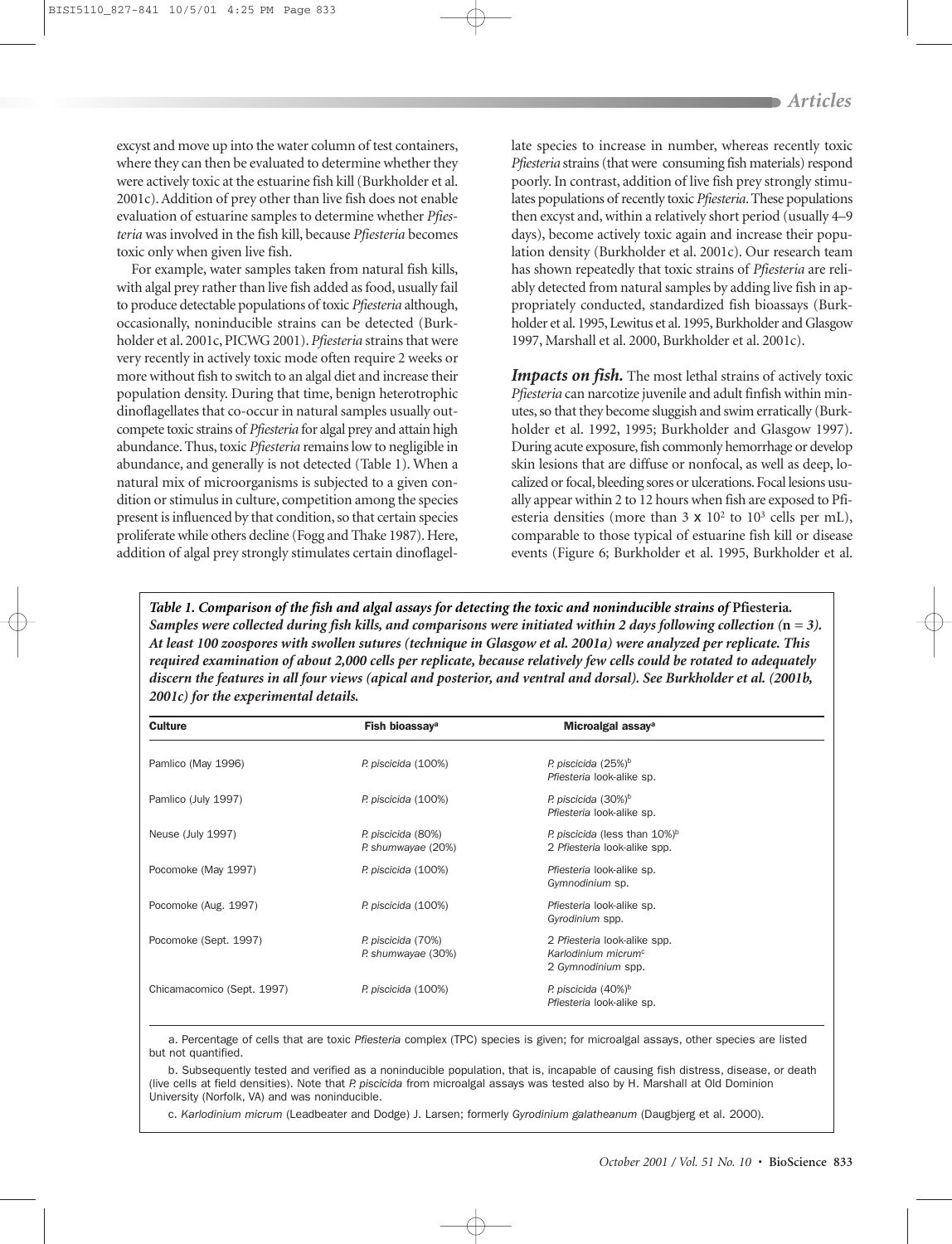

*Figure 4. A zoospore of a toxic strain of* **Pfiesteria shumwayae** *(TOX-B functional type) consuming mammalian red corpuscles. Note that each zoospore feeds by extending its peduncle, attaching to a red blood cell, and suctioning the contents. Zoospores, typically translucent without pigmentation, display a reddish coloration within their food vacuole because of the pigmented (hemoglobin) RBCs that they consumed. Photos: NCSU Center for Applied Aquatic Ecology.*

2001a, Glasgow et al. 2001b). For some toxic strains, lesions and hemorrhaging have developed in finfish, followed by death, whether *Pfiesteria* zoospores were in direct contact with fish (allowing both zoospores and toxin to attack the fish) or were separated from fish by a dialysis membrane (0.22-µm porosity) through which only toxins could pass (Burkholder and Glasgow 1997).

*Pfiesteria* can have serious chronic and sublethal impacts as well as acute impacts on finfish health. Acute exposure to toxic *Pfiesteria* followed by a *Pfiesteria*-free period, or sublethal exposure to toxic *Pfiesteria* over days to weeks, lowered disease resistance so that fish became more susceptible to attack by opportunistic pathogens, including those that can cause deep, focal lesions (Noga et al. 1996, Burkholder et al. 2001a). The data suggest that *Pfiesteria* toxin compromises the fish immune system, which is supported by the observed decrease in fish white blood cells to 40% to 60% of normal (Burkholder 1998). Fish also show prolonged damage of the osmoregulatory system, which is found in the epidermis and is destroyed by *Pfiesteria* and its toxin (Noga et al. 1996). Compromise of the osmoregulatory system would be a potentially serious problem affecting fish survival in the highly variable salinity characteristic of estuaries (Mallin et al. 2000). Eggs of commercially important fish such as striped bass (*Morone saxatilus* Walbaum) and killifish (*Fundulus heteroclitus* L*.*) have not hatched during or after exposure to toxic *Pfiesteria* populations, suggesting the possible reproductive impairment in exposed fish populations (Burkholder 1998, authors' unpublished data).

*Pfiesteria piscicida* also has been lethal to adult and larval shellfish, an effect that has been enhanced in the presence of finfish (Burkholder et al. 1995, Springer 2000). Adult scallops have died within minutes in the presence of finfish and actively toxic *Pfiesteria*, and adult blue crabs within days, of exposure to toxic *Pfiesteria* (Burkholder et al. 1995). Larval eastern oysters (*Crassostrea virginica* Gmelin) and both larval and adult bay scallops (*Argopecten irradians* Lamarck) have been killed within minutes of exposure to toxic *P. piscicida* when the dinoflagellates were contained within dialysis tubing (molecular weight cutoff 12,000–14,000 daltons) to prevent direct contact (Burkholder et al. 1995, Springer 2000). If allowed direct contact, some toxic *Pfiesteria* strains have attacked and devoured the shellfish pediveliger larvae that previously had discarded their vela (Figure 7; Springer 2000). Such attack is much less common for noninducible strains.

In estuaries, the basic factors conducive to a toxic *Pfiesteria* outbreak, other than a robust *Pfiesteria* population with toxic strains, include the following: the presence of high densities of fish prey, particularly large schools of oily fish; poorly flushed, shallow water that is overenriched in nutrients, warm, and brackish; and abundant phytoplankton or other prey that serve as an alternate food source for *Pfiesteria* when live fish are not detected (Burkholder and Glasgow 1997). During warmer seasons, the lower water column often contains a salt wedge, which consists of heavier saltwater from the ocean that underlies freshwater coming in from rivers (Figure 3; Glasgow and Burkholder 2000). Benthic *Pfiesteria* populations (active amoebae and cysts) in nutrient-rich, organic sediments produce zoospores that become toxic in response to unidentified chemical cues from abundant fish, for example, surface-schooling Atlantic menhaden (Figure 3). Toxins from the zoospores narcotize and then kill the fish. Note that in the natural environment, neither toxic *Pfiesteria* spp. nor other stressors likely act alone; instead, fish health may be stressed by *Pfiesteria*, co-occurring microbial pathogens, periodic or sudden exposure to water with low dissolved oxygen, a sudden salinity shift, and other factors. Although *Pfiesteria* can attack and kill fish in culture without other,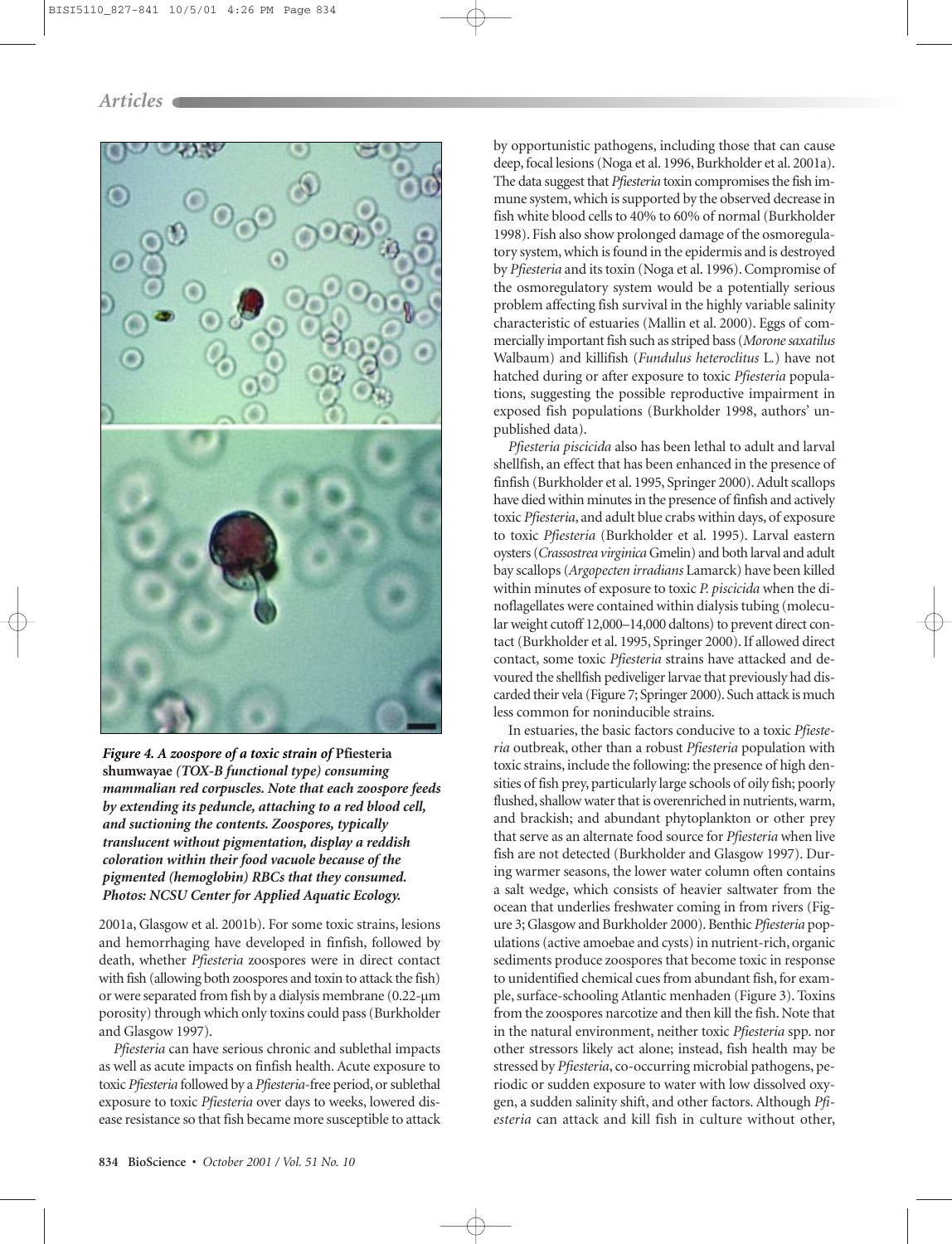interacting stressors, in estuaries they may more readily attack fish that are weakened by other factors (Burkholder and Glasgow 1997, Burkholder et al. 1999).

*Subtle but serious human health impacts.* The

pharmacological routes of human exposure to *Pfiesteria* toxins are distinct from most other dinoflagellate toxins, which have caused human illness and death primarily through consumption of toxin-contaminated seafood (Falconer 1993, Burkholder 1998).*Pfiesteria* did not appear to adversely affect people who ate seafood (against our advice) collected from areas where toxic outbreaks were in progress. However, the risk from consuming seafood from toxic *Pfiesteria* outbreaks cannot be ruled out until a reliable assay can be developed to test for *Pfiesteria* toxin in fish tissues (Wright 1998, Fairey et al. 1999). Moreover, when the water from a fish-killing culture is filtered to remove cells of some *Pfiesteria* strains, the remaining toxin typically kills fish for only 3–8 hours, indicating that the toxin(s) is labile and highly unstable in water (Burkholder and Glasgow 1997, Moeller et al. 2001). Therefore, shortly after a *Pfiesteria*-related fish kill ends in an estuary (within less than 24 hours), the area should be safe for human use. The data, although preliminary, were available in 1997 and were taken into consideration in forming Maryland's policy for reopening affected areas to fishing and recreation. As an extra precaution, areas were reopened 3 days after fish disease and death were no longer evident (Magnien et al. 2000, Glasgow et al. 2001b).

Thus, based on sparse information, seafood may not be a major route for human exposure to *Pfiesteria* toxin (see more recent data in Springer 2000 suggesting a potential seafood route). Additional evidence, from laboratory staff exposures, indicated that people were at risk of serious health impacts if they sustained water contact or inhaled aerosols where fish were diseased or dying and actively toxic *Pfiesteria* populations were present (Glasgow et al. 1995; note that additional evidence for exposure through water contact and aerosol inhalation was later obtained by Grattan et al. 1998).

Toxins from a few other dinoflagellate species are known to be released into the air from cells broken by wave action along beaches, and they have caused respiratory problems when inhaled by humans and dogs (e.g., *Karenia brevis*, formerly *Gymnodinium breve*; Falconer 1993; Daugbjerg et al. 2000). Somewhat analogously, laboratory workers became ill after inhaling aerosols from fish-killing *Pfiesteria* cultures. Ten of 12 affected staff in several laboratories had worked with dilute concentrations, from 300 to 13,000 toxic zoospores per mL, of *Pfiesteria* in fish-killing mode (Burkholder et al. 1995, Glasgow et al. 1995). The others had worked with higher cell densities that were still within field range: 90,000 cells per mL, versus up to 109,000 cells per mL reported at estaurine fish kills (Glasgow et al. 1995). The subjects experienced burning skin and a tingling sensation during or following contact with the water from such cultures. More seriously, *Pfiesteria* was the first dinoflagellate linked to production of aerosolized



*Figure 5. Response of a toxic strain of* **Pfiesteria piscicida** *(TOX-B functional type) to sterile-filtered swine effluent. The effluent was diluted in series (1:50, 1:250, 1:500, 1:1000) using sterile-filtered water (seawater diluted with sterile-filtered deionized water) at a salinity of 15.* **Pfiesteria** *zoospores in controls and all treatments were fed cryptomonad algae (5* **x** *103 cells per mL). Swine effluent clearly stimulated zoospore cell production, which significantly increased with increasing effluent concentration (***p** *< 0.05; standard errors were less than 5% of the means in all cases).*

substances that seriously affect the human nervous system. Inhalation of the air over fish-killing cultures was related to symptoms that included blurred vision, burning skin and eyes, acute respiratory difficulty, muscle cramping, nausea, vomiting, severe headaches, and profound memory dysfunction (Glasgow et al. 1995).

The memory dysfunction was an inability to create new memory, apparantly similar to an Alzheimer's-like suppression of short-term memory and learning ability. For days to weeks following exposure, several laboratory personnel could recognize words individually but could not form sentences, perform simple arithmetic, or remember more than the last words of a sentence directed to them. The most seriously affected person in our laboratory, who is a highly intelligent researcher, managed only a 7-year-old's reading level for 3 months after exposure and required reading lessons at first to help regain reading ability. This person recovered normal cognitive function about 3 months after exposure to the toxic cultures (Glasgow et al. 1995). For two others who were affected, long-term memory was compromised for several weeks, during which time they could not remember their names or where they lived. All the affected laboratory personnel were relatively young, mostly in their 20s or 30s, when they suffered these health impacts following repeated exposure to the dilute, fish-killing *Pfiesteria* cultures. Certain symptoms have recurred in some individuals, especially following strenuous exercise. More chronic problems, such as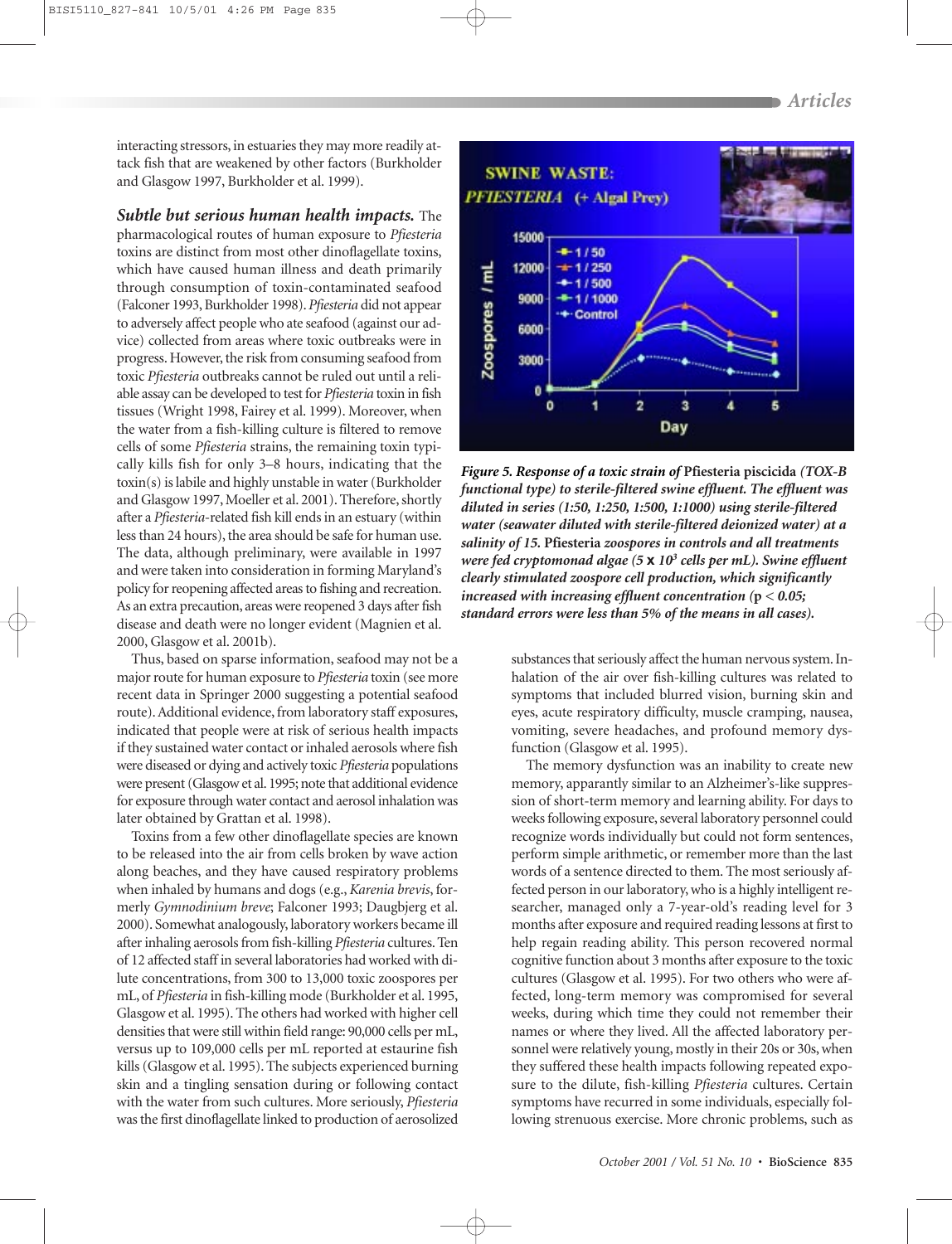

*Figure 6. Fish exposed to toxic* **Pfiesteria***. A juvenile tilapia (***Oreochromis mossambicus** *Peters; upper panel) following 8 hours of exposure to a clonal culture of actively toxic* **Pfiesteria shumwayae** *(2.5* **x** *103 cells per mL; Burkholder et al. 2001). A juvenile Atlantic menhaden (lower panel) with a fresh lesion from a toxic* **Pfiesteria** *outbreak on the Neuse Estuary, North Carolina. Although menhaden often develop chronic, deep focal lesions, they can also develop what appear to be fresh lesions, such as this, during toxic* **Pfiesteria** *outbreaks (Burkholder et al. 1995, Burkholder and Glasgow 1997). Photos: NCSU Center for Applied Aquatic Ecology.*

autoimmune reactions, are suspected to be related and have been ongoing for up to 8 years in several cases (Schmechel and Koltai 2001).

The data from the laboratory cases were presented to the North Carolina state health director and his staff at a formal meeting in the spring of 1994, in the hope that the officials would evaluate the potential for health problems from *Pfiesteria* for people who use North Carolina's estuaries. We also conveyed information from anecdotal accounts of fishermen who unknowingly had been in toxic *Pfiesteria* outbreaks. These people experienced nausea, burning skin and eyes, vomiting, joint and muscle pain, and severe headaches; some also described losing consciousness and finding themselves lost in estuaries they had fished since childhood. Lingering complaints included chronic infections, respiratory problems, complete lapses in memory of events that had occurred minutes before, and other disorientation. Most of the fishermen who confided in us did so without making any link to *Pfiesteria*, instead attributing their health problems after engaging in estuarine water-related activities to "pollution." With our firsthand knowledge of health impacts from work with dilute

cultures of toxic *Pfiesteria*, in discussions with the state health officials we stressed the need for management actions that erred on the side of protecting human health during toxic *Pfiesteria* outbreaks.

*Biohazard–biosafety laboratory 3 facilities for toxic* **Pfiesteria** *research.*When we had asked the National Oceanic and Atmospheric Administration (NOAA; Beaufort, NC, and Charleston, SC) and other federal agencies about recommended safety protocols for research with actively toxic *Pfiesteria*, we were informed that no federal regulations or guidelines were available for safety procedures in research with toxic algae. The officials advised us that standard laboratory practices (wearing a lab coat and gloves) were adequate and used by their personnel in research with other toxic algae.When we informed university safety personnel that a person had been hurt while working with toxic *Pfiesteria* cultures in our laboratory, a small biohazard biosafety laboratory 3 (BSL 3) facility was constructed for our use. However, the facility proved to have defective air flow, which led to a second person being seriously hurt (Glasgow et al. 1995). We then suspended all research with toxic *Pfiesteria* for about a year and a half, until an improved biohazard BSL 3 facility was completed (Burkholder et al. 2001c). Over that period, we learned of 10 others who had been affected, including people from three laboratories elsewhere, which strengthened the evidence that toxic *Pfiesteria* can cause human health impacts.

A site visit and detailed evaluation of our laboratory's safety protocols were mandated by NOAA which, in an unusual action, had suspended funding of a small grant to our laboratory because of uncertainties about the extent of the problem. The site visit panel included representatives from NOAA-Charleston and the Department of Defense, as well as various state personnel. The panel found our laboratory safety protocols satisfactory and supported NCSU's decision to require biohazard BSL 3 facilities for research with toxic *Pfiesteria*. NOAA required us to formally agree to use such facilities before further grant funding was released to our laboratory, and advised other granting agencies to follow a similar course. Thus, as our knowledge about *Pfiesteria* developed, we were required to use biohazard BSL 3 facilities in recognition of the connection (Glasgow et al. 1995) between work with toxic *Pfiesteria* cultures and serious human illness. Such caution proved to be prudent as well as necessary. The improved biohazard BSL 3 facility prevented exposure to aerosols from toxic *Pfiesteria* cultures, and no one else in our laboratory was hurt.

*Attempts to characterize* **Pfiesteria** *toxin(s).*The most critically needed information about *Pfiesteria* was, and remains, the identity of its toxin(s). The toxin must be identifiable and quantifiable in order to address all of these objectives: determining whether seafood is unsafe to eat because of toxin contamination; assessing the extent to which people have been exposed to toxic *Pfiesteria*; developing improved early warning systems to protect people from such exposure; and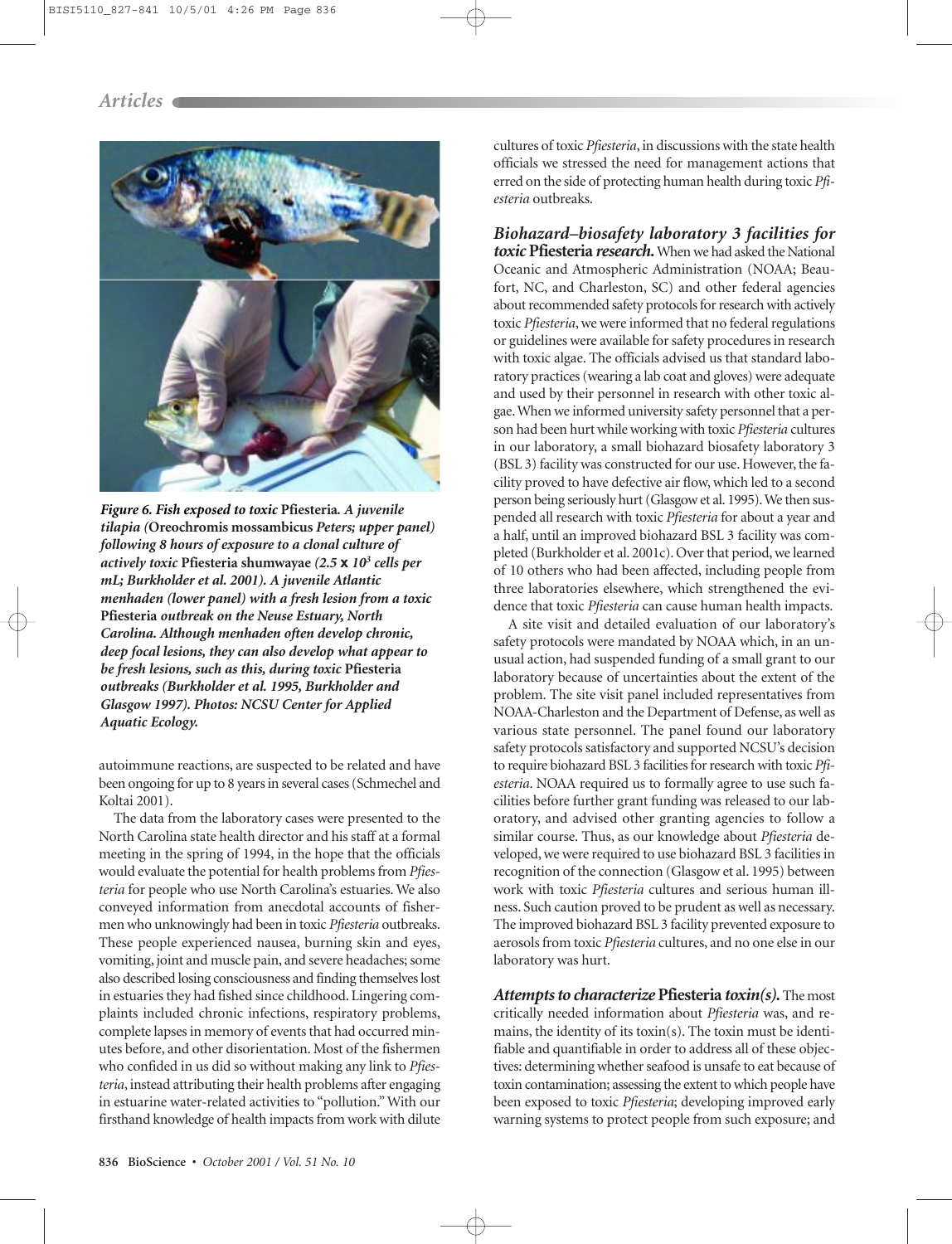understanding the modes of action by which the toxin(s) impact human health. This lack of information has seriously affected every facet of *Pfiesteria* science in both North Carolina and the Chesapeake Bay area, and it has been the greatest impediment to progress on the issue.

Although we sought specialists to analyze the toxin(s) from our fish-killing *Pfiesteria* cultures, the few who agreed to begin to examine it gave the research low priority, in part because only modest funding was available to support the research. Just before the Chesapeake Bay outbreaks, we began work with toxicologists at NOAA-Charleston (National Ocean Service [NOS]) and specialists from the intramural program of the National Institutes of Environment Health Sciences. Three days after receiving 1 L of culture, they isolated a heat-stable, water-soluble fraction from the culture with potent fish-killing activity. The data were presented in several scientific forums, and results were corroborated by an independent laboratory (Fairey et al. 1999). Toxin purification remained seriously impeded, however, because isolating enough of the highly unstable toxin for purification and identification proved more expensive than available funding could support.

Identification of dinoflagellate toxins typically requires many years. For example, brevetoxins are more amenable to analysis than *Pfiesteria* toxin because they are stable, lipid soluble, and produced in mass quantity by plant-like dinoflagellates that can be grown in simple media, without need of biohazard III facilities or live fish. Nevertheless, it took about 20 years to purify brevetoxins and fully identify their chemical structures (Falconer 1993, Hallegraeff et al. 1995). From the initial isolation work with toxic *Pfiesteria* culture, an assay was developed to detect the water-soluble *Pfiesteria* toxin in laboratory cultures. Production of water-soluble toxin material for analysis by NOS-Charleston became the central focus of our research team before the toxic *Pfiesteria* outbreaks in Maryland (Fairey et al. 1999). However, toxin assays cannot reliably detect *Pfiesteria* toxin from estuarine samples until sufficient quantity of purified toxin becomes available for use as standard in the assay. Thus, there was no reliable toxin assay available for use in diagnosing toxic *Pfiesteria* outbreaks in North Carolina, or Chesapeake Bay, in 1997.

#### **Pfiesteria** *research and socioeconomic concerns in North Carolina*

When *Pfiesteria* was first implicated in fish kills in North Carolina, it allayed some of the concern building since the mid-1980s about many fish kills of unknown cause. However, because many toxic dinoflagellates contaminate seafood with their toxins (Falconer 1993), the seafood industry viewed publicized information about *Pfiesteria* as an economic threat (Diaby 1996). Their concern was based partly on the fact that there often is public panic when people learn of a "red tide" or other toxic dinoflagellate outbreak. The panic leads to widespread losses to the seafood industry because of an "economic halo effect"(Shumway 1990), whereby all seafood is avoided, even when it comes from completely unaffected areas.



*Figure 7. Actively toxic zoospores of* **Pfiesteria piscicida** *(TOX-A functional type), 2 hours after being taken from a fish-killing culture. Translucent zoospores (~10 µm in diameter) are shown swarming around (short arrows), penetrating, and consuming (long arrows) a live eastern oyster pediveliger larva that had discarded its velum. This photograph was taken 5 minutes after the* **Pfiesteria** *zoospores were added to the medium with the pediveliger. In this trial, within less than 30 minutes the zoospores had consumed most of the pediveliger's tissues except for the adductor muscle (Springer 2000). Photo: NCSU Center for Applied Aquatic Ecology.*

Studies also showed that *Pfiesteria* can be stimulated by nutrient pollution (Burkholder et al. 1992, Glasgow et al. 1995, Lewitus et al. 1995, 1999a, 1999b, Burkholder and Glasgow 1997, Magnien et al. 2000, Samet et al. 2001). Nutrient overenrichment of the affected North Carolina estuaries comes from many sources, such as stormwater runoff, sewage treatment plants, row crop agriculture, and swine and poultry feed operations (Glasgow and Burkholder 2000, Mallin et al. 2000). The potential for adverse human health effects from toxic *Pfiesteria* exposure was also problematic for tourism and coastal development (Figure 8), as has occurred with outbreaks of other toxic algae (Burkholder 1998). Subsequent criticism of the validity of the published *Pfiesteria* research had longterm impacts on public opinion and influenced later treatment of the issue by state and federal authorities (Paolisso and Chambers 2001).

Complaints of disorientation, memory loss, burning eyes, burning skin, respiratory difficulty, nausea, and vomiting were conveyed to state and local health officials by people who had been exposed to fish kills that were confirmed to have involved toxic *Pfiesteria* (Burkholder and Glasgow 1997, Burkholder et al. 2001a). Such health problems were also described by 32 of 89 participants in an epidemiological questionnaire that was administered by state health officials (Morris 1996, McGeehin 1997). The participants had been in the toxic outbreak areas for minutes to hours. However, clinical evaluations were not performed to discern whether they manifested cognitive impairment, with the exception of three people who were examined 6–9 months after the exposures.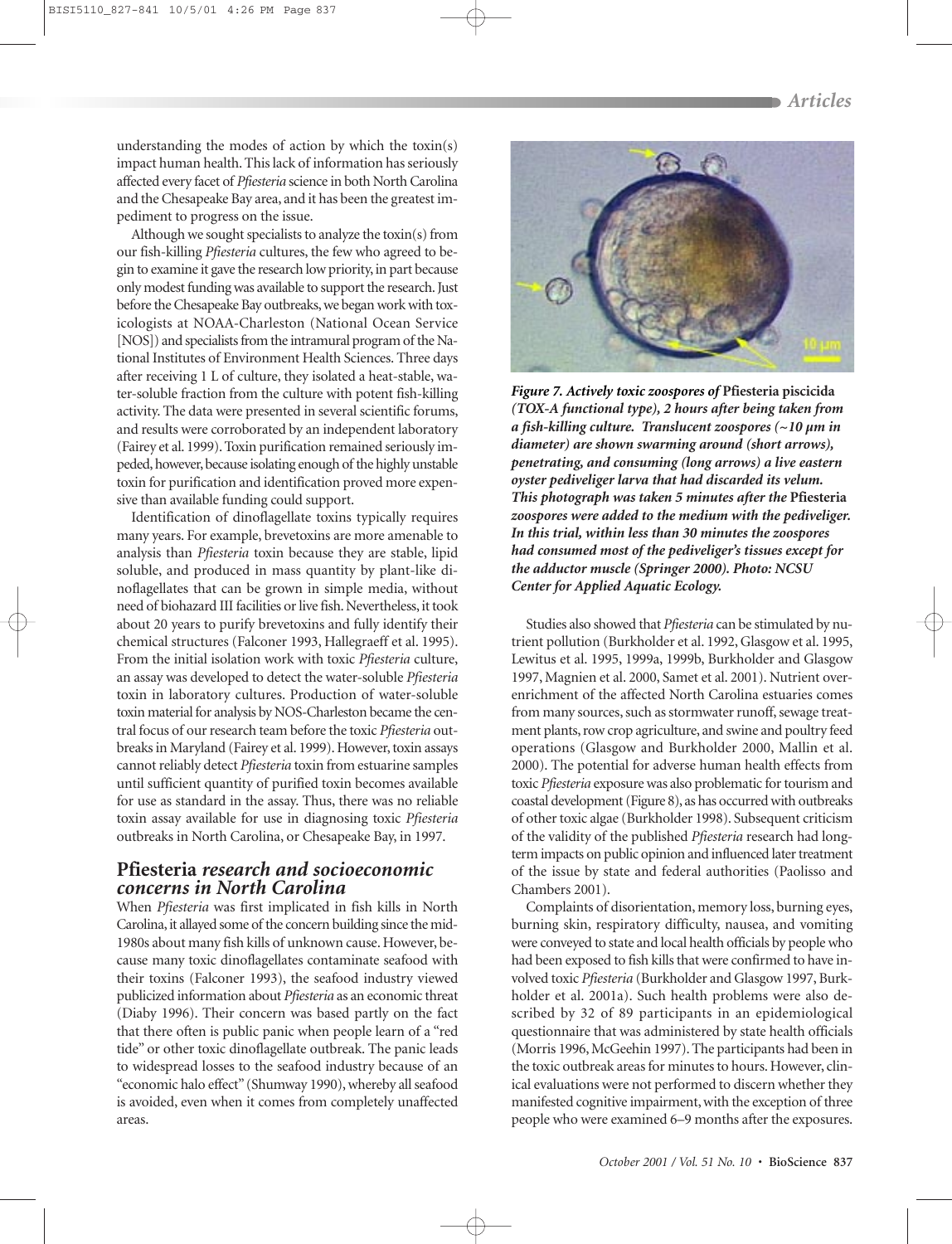#### *Articles*

By that time, their symptoms could not be conclusively related to exposure to the toxic outbreaks (Morris 1996). The potential for health impacts from exposure to toxic *Pfiesteria* was also dismissed on the basis of a health questionnaire administered to fishermen long after fish kills had subsided (therefore, in the absence of actively toxic *Pfiesteria*; Griffith 1999, Lewitus et al. 1999c, Oldach 1999, Paolisso and Chambers 2001). Moreover, the health status of those exposed was based on reports from coastal physicians who had no diagnostic tool for relating symptoms to toxic *Pfiesteria* exposure (Smith and Music 1998). An evaluation by an independent, scientific panel, requested by the governor of North Carolina, thus concluded that insufficient data were available from 1991 to 1997 to evaluate the potential for human health effects from toxic *Pfiesteria* exposure in North Carolina estuaries (Wright 1998).

#### **Pfiesteria** *in Chesapeake Bay*

In 1993, potentially toxic strains of *P. piscicida* were first detected in Chesapeake Bay by scientists working on a tributary of the nutrient-enriched Choptank River on Maryland's Eastern Shore (Lewitus et al. 1995). Potentially toxic strains of this dinoflagellate had also been documented from the Patuxent Estuary on the western shore of the Chesapeake (Burkholder et al. 1995) and were later confirmed as toxic in fish bioassays (Burkholder and Glasgow 1997, Burkholder et al 2001c). In fall 1996 and early spring 1997, local fisherman suspected *Pfiesteria* of causing fish disease in the Pocomoke Estuary in Maryland, but the water samples were not tested with live fish in standardized fish bioassays; instead, they were tested using algal assays and, not surprisingly, *Pfiesteria* was not detected (MDNR 1998). In late spring 1997, we first examined samples from the Pocomoke Estuary that were sent by commercial fishermen, and we informed Maryland officials that the samples contained toxic *Pfiesteria* strains.

Fish bioassays and scanning electron micrographs (SEMs) of water samples collected later that spring and analyzed by our laboratory also indicated that toxic *P. piscicida* was present in the Pocomoke. (These samples were later confirmed as *P. piscicida* by other independent specialists, using molecular probes; Rublee et al. 1999, Oldach et al. 2000, Burkholder et al. 2001a, 2001c). We served on a technical committee that first met in early August 1997 to provide guidance for Maryland environmental agencies on fish disease in the Pocomoke. Because the Pocomoke receives pollution from various sources (MDNR 1998), we cautioned the officials that there very likely were many other factors in the estuary, such as pathogens in leachate from poultry wastes or other sources, that could promote fish disease. Less than a week later, the Pocomoke sustained a major fish kill with characteristics that suggested toxic *Pfiesteria* involvement, and within another week we confirmed the presence of actively toxic populations of *Pfiesteria*-like dinoflagellates. Clones of these organisms were toxic to fish in repeated, standardized fish bioassays,



*Figure 8. Sample articles from North Carolina newspapers about the* **Pfiesteria** *issue in 1995, mostly stemming from two toxic* **Pfiesteria** *outbreaks, one in the New River Estuary following a major swine effluent spill (c. 10,000 juvenile Atlantic menhaden were killed), and one from a toxic outbreak in the Neuse Estuary (approximately 15 million fish were killed). Over a thousand related articles were published in local newspapers during that year alone, and many national and international articles and newscasts appeared about* **Pfiesteria** *and related water quality problems occurring in North Carolina from 1991 through1997, prior to the toxic* **Pfiesteria** *outbreaks in Maryland. Photo: NCSU Center for Applied Aquatic Ecology.*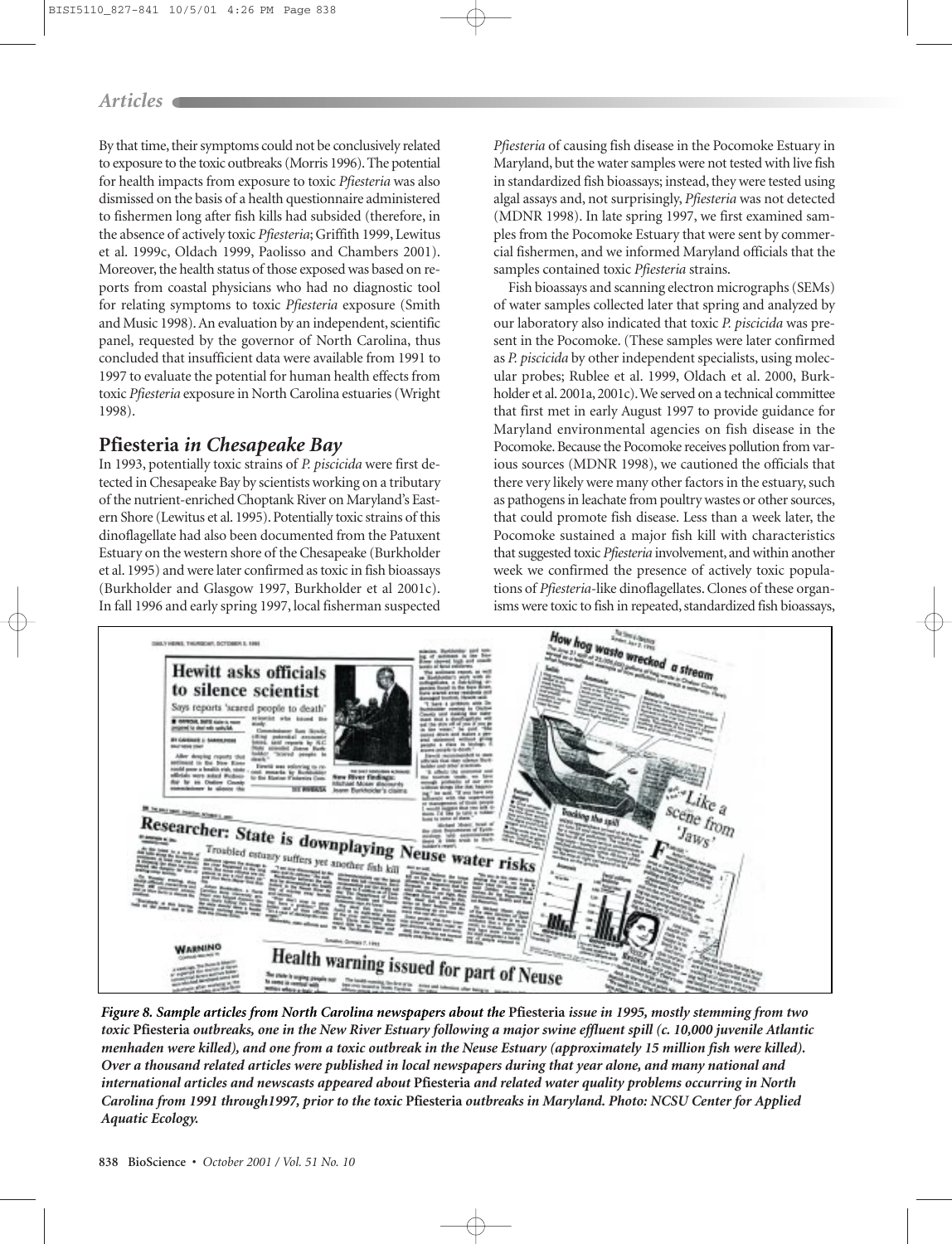and SEMs and molecular probes verified that the organism involved in all four toxic outbreaks was *P. piscicida* (Magnien et al. 2000). In one event, toxic *Pfiesteria* species "B" (*P. shumwayae*) was subdominant. All other species that resembled *Pfiesteria* in the samples were found not to be toxic in fish bioassays.

After considering this information, the governor of Maryland chose to take extra precautions protecting human health. The efforts taken by the governor and his staff to assess the situation and the evidence, to build scientific consensus, to clinically determine whether serious human health impacts could be sustained from exposure to a toxic *Pfiesteria* outbreak under field conditions, and to act with long-range vision to improve water quality protection (e.g., State of Maryland 1998) are related in Burkholder and Glasgow (1999) and elsewhere in this issue of *BioScience*.

#### *Positive aspects of the epilogue*

Maryland officials later obtained additional evidence in support of their decision to follow our diagnosis on the presence of actively toxic *Pfiesteria* in the four toxic *Pfiesteria* outbreaks (Rublee et al. 1999, Magnien et al. 2000, Oldach et al. 2000). In other efforts to validate that research, a consensus group of officials and scientists from the Environmental Protection Agency, the Centers for Disease Control and Prevention (CDC), NOAA, 10 states, and several academic institutions formally recommended that research be focused on known toxic *Pfiesteria* species rather than on look-alike species that have not been toxic to fish under ecologically relevant conditions (*P*ICWG 2001). A national science panel later reevaluated *Pfiesteria* research for the CDC and also recommended a directed focus on known toxic *Pfiesteria* species rather than on look-alike taxa for which there is no evidence of similar toxicity (by live or sonicated cells at field densities) toward fish (Samet et al. 2001).

Funding constraints of laboratories with demonstrated expertise have continued to seriously impede progress in *Pfiesteria* toxin production and analysis. Therefore, assays to reliably detect *Pfiesteria* toxin from natural samples—the analytical tools that are critically needed by the CDC to conduct a meaningful, multistate epidemiological study, and by North Carolina and Maryland officials to design improved early warning systems to detect toxic *Pfiesteria* activity and thereby minimize human exposure—remain to be developed. During the 4 years since the Maryland toxic *Pfiesteria* outbreaks, NOS-Charleston has been the only research group to publish *Pfiesteria* toxin data that were obtained following appropriate quality control and assurance procedure (especially, use of toxic *Pfiesteria* cultures that were cross-corroborated by independent specialists as toxic strains of *Pfiesteria* spp.) (Fairey et al. 1999, Burkholder et al. 2001a, Kimm-Brinson et al. 2001). In mid-2001 the NOS-Charleston–based research team finished purification of a water-soluble neurotoxin from our *Pfiesteria* toxic culture material for chemical identification (J. Ramsdell and P. Moeller [NOS-Charleston, NC], personal communication, August 2001; patent process initiated).

Consensus by a panel of mid-Atlantic experts in support of the data for potential stimulation of *Pfiesteria* by nutrient pollution (Boesch 1997) provided the basis for Maryland's governor and legislature to pass the strongest regulations for nonpoint pollution control in the nation, including mandatory nutrient management practices for agricultural operations by 2002 (State of Maryland 1998, Magnien 2001). Linkages between *Pfiesteria* and nutrient pollution under some environmental conditions were also supported by a national panel of scientists who met at the request of North Carolina's governor (Wright 1998) and, later, by a national panel of scientists charged by the CDC to reevaluate the published literature on *Pfiesteria* (Samet et al. 2001). Samet et al. (2001) also endorsed the validity of our research on toxic *Pfiesteria* biology, detection and culture of toxic strains (including our standardized fish bioassays, with the required steps of crosscorroboration with other independent specialists), toxicity and lethality of *Pfiesteria* to fish in the laboratory, and lethality of *Pfiesteria* to fish in estuaries. With funding support from the US Department of Agriculture (USDA), EPA, and NOAA, many coastal states developed strengthened programs to improve nonpoint pollution control, monitor harmful algae in their regions, and assess chronic impacts of various stressors on fish health. The EPA and NOAA also have organized helpful workshops and provided publications for the citizenry (scientists and nonscientists) on *Pfiesteria* and other harmful algae. Environmental education has been expanded in many states, with greater overall national focus on water quality issues.

Spin-off initiatives have been many, and among the most encouraging were joint efforts by the USDA and the EPA to improve control of nonpoint pollution from concentrated animal operations, increased efforts by the poultry and swine industries to create value-added products from their wastes, and efforts to remove additional poultry wastes from the Delmarva peninsula (State of Maryland 1998). For example, the USDA (1999) directed \$221 million to North Carolina farmers in the Albemarle-Pamlico watershed to help reduce nutrient pollution, and it cited fish kills, oxygen deficits, and toxic *Pfiesteria* outbreaks as the underlying basis for that action.

Several important steps were taken in North Carolina to alter state policy governing *Pfiesteria*. Information on all previous toxic *Pfiesteria* outbreaks was added to the official fish kill database (NCDENR 1998). The environmental and health agencies developed an early warning system to test for toxic *Pfiesteria* at fish kill or disease events, and a plan to clinically evaluate people exposed to in-progress fish kills shortly after they are exposed, when the clearest available diagnostic, cognitive impairment, is detectable (Glasgow et al. 1995, Grattan et al. 1998). Support for *Pfiesteria* research and for environmental education programs was also strengthened (Anderson and Stubbs 2000).

It remains important to consider *Pfiesteria* in its proper context. Many toxic dinoflagellates and other pathogenic microbes, including various species that have caused more serious health impacts than *Pfiesteria* (Falconer 1993, Burkholder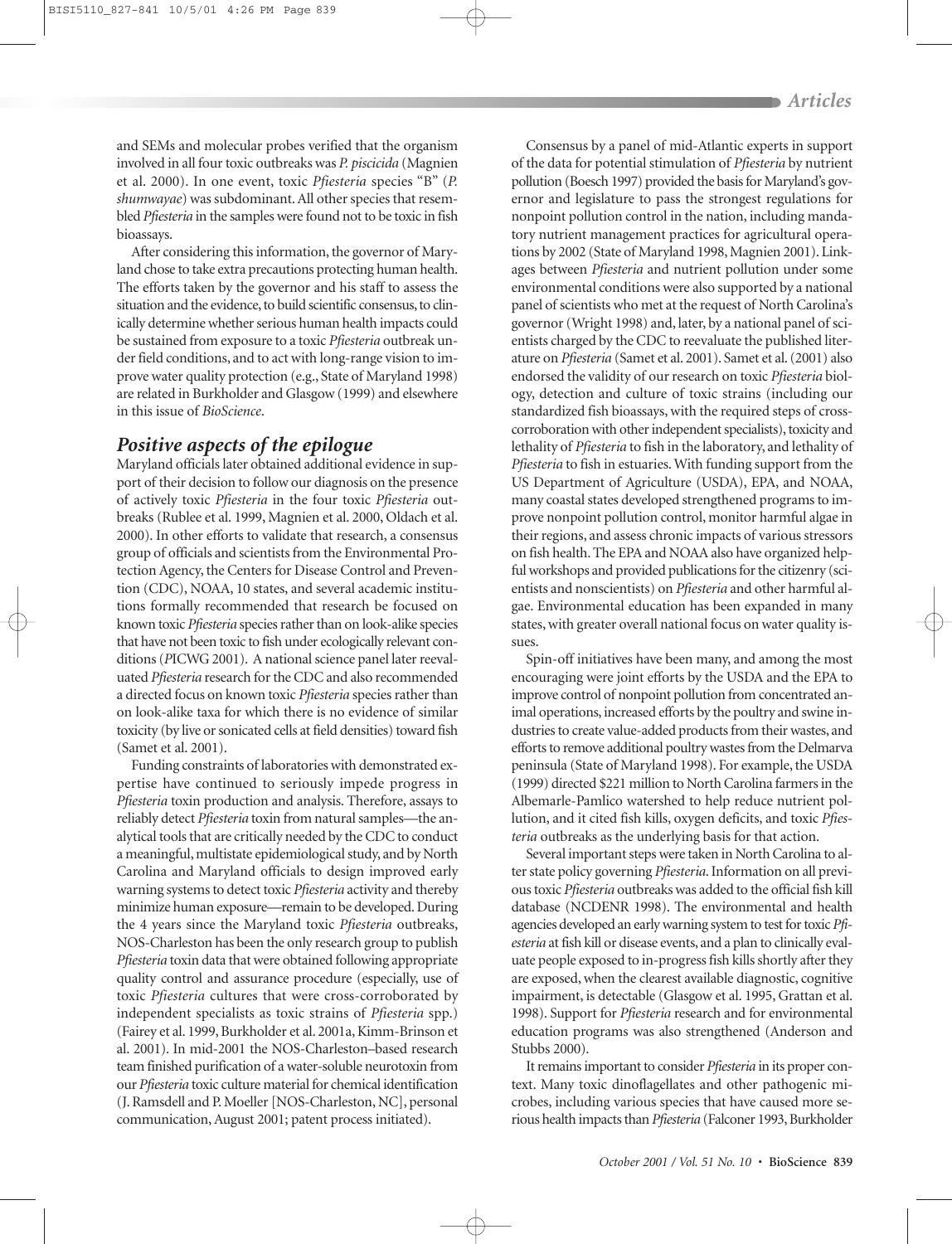#### *Articles*

1998), inhabit estuaries. Like most pathogenic microbes, *Pfiesteria* spp. are cause for concern, but not for alarm, and proactive management can protect public health (Falconer 1993). Overall, the *Pfiesteria* issue has helped many people realize that water quality, fish health, and human health are strongly linked. Like many harmful algae (Falconer 1993),*Pfiesteria* outbreaks are sporadic (Burkholder and Glasgow 1997, Burkholder et al. 2001a). We hope that, beyond the short-term environmental and socioeconomic impacts of fish kills, beyond the progress realized in the two states that have had to confront toxic *Pfiesteria* outbreaks, and beyond the advances made in various other states as well as federal agencies to understand and protect fish and human health, this issue will eventually leave a more lasting legacy through strengthened efforts to manage and protect the quality of our nation's rivers, estuaries, and coastal waters.

#### *References cited*

- Allen IC. 2000. Utilization of PCR and FISH to determine fine scale and global distribution of *Pfiesteria* species. Master's thesis. University of North Carolina, Greensboro, NC.
- Anderson ND, Stubbs HS. 2000. Algae: A Sourcebook for Teaching about Harmful Algal Blooms. Dubuque (IA): Kendall/Hunt Publishing Company.
- Boesch DF, ed. 1997. The Cambridge Consensus—Forum on Land-based Pollution and Toxic Dinoflagellates in Chesapeake Bay. Cambridge: Horn Point Environmental Laboratory, University of Maryland.
- Burkholder JM. 1998. Implications of harmful marine microalgae and heterotrophic dinoflagellates in management of sustainable marine fisheries. Ecological Applications (Supplement) 8: S37–S62.
- Burkholder JM, Glasgow HB. 1995. Interactions of a toxic estuarine dinoflagellate with microbial predators and prey.Archiv für Protistenkunde 145: 177–188.
- ———. 1997. *Pfiesteria piscicida* and other [toxic] *Pfiesteria*-like dinoflagellates: Behavior, impacts, and environmental controls. Limnology and Oceanography 42: 1052–1075.
- ———. 1999. Science ethics and its role in early suppression of the *Pfiesteria* issue. Human Organization 58: 443–455.
- Burkholder JM, Noga EJ, Hobbs CW, Glasgow HB, Smith SA. 1992. New phantom dinoflagellate is the causative agent of major estuarine fish kills. Nature 358: 407–410; Nature 360: 768.
- Burkholder JM, Glasgow HB, Hobbs CW. 1995. Fish kills linked to a toxic ambush-predator dinoflagellate: Distribution and environmental conditions. Marine Ecology Progress Series 124: 43–61.
- Burkholder JM, Mallin MA, Glasgow HB. 1999. Fish kills, bottom-water hypoxia, and the toxic *Pfiesteria* complex in the Neuse River and Estuary. Marine Ecology Progress Series 124: 43–61.
- Burkholder JM, Glasgow HB, Deamer-Melia NJ. 2001a. Overview and present status of the toxic *Pfiesteria* complex. Phycologia 40: 186–214.
- Burkholder JM, Glasgow HB, Deamer-Melia NJ, Springer J, Parrow MW, Zheng C, Cancellieri P. 2001b. Species of the toxic *Pfiesteria* complex, and the importance of functional type in data interpretation. Environmental Health Perspectives 109 (Supplement 5). Forthcoming (October).
- Burkholder JM, Marshall HG, Seaborn DW, Glasgow HB, Deamer-Melia NJ. 2001c. The standardized fish bioassay procedure for detecting and culturing actively toxic *Pfiesteria*, developed by the two reference laboratories for Atlantic and southeastern states. Environmental Health Perspectives 109 (Supplement 5). Forthcoming (October).
- Daugbjerg N, Hansen G, Larsen J, Moestrup Ø. 2000. Phylogeny of some of the major genera of dinoflagellates based on ultrastructure and partial LSU rDNA sequence data, including the erection of three new genera of unarmoured dinoflagellates. Phycologia 39: 302–317.
- Diaby S. 1996. Economic Impact of the Neuse River Closure on Commercial Fishing. Morehead City (NC): North Carolina Department of Environment, Health and Natural Resources, Division of Marine Fisheries.
- Doucette GJ, Kodama M. Franca S, Gallacher S. 1998. Bacterial interactions with harmful algal bloom species: Bloom ecology, toxigenesis, and cytology. Pages 619–647 in Anderson DM, Cembella AD, Hallegraeff GH, eds. Physiological Ecology of Harmful Algae. Berlin: Springer-Verlag. NATO ASI Series G 41.
- Fairey ER, Edmunds JS, Deamer-Melia NJ, Glasgow HB, Johnson FM, Moeller PDR, Burkholder JM, Ramsdell JS. 1999. Reporter gene assay for fish killing activity produced by *Pfiesteria piscicida*. Environmental Health Perspectives 107: 711–714.
- Falconer IR, ed. 1993.Algal Toxins in Seafood and Drinking Water. New York: Academic Press.
- Fogg GE, Thake B. 1987. Algal Cultures and Phytoplankton Ecology. 3rd ed. Madison: University of Wisconsin Press.
- Glasgow HB, Burkholder JM. 2000. Water quality trends and management implications from a five-year study of a eutrophic estuary. Ecological Applications 10: 1024–1046.
- Glasgow HB, Burkholder JM, Schmechel DE, Fester PA, Rublee PA. 1995. Insidious effects of a toxic dinoflagellate on fish survival and human health. Journal of Toxicology and Environmental Health 46: 501–522.
- Glasgow HB, Burkholder JM, Mallin MA, Deamer-Melia NJ, Reed RE. 2001b. Field ecology of toxic *Pfiesteria* complex species, and a conservative analysis of their role in estuarine fish kills. Environmental Health Perspectives 109 (Supplement 5). Forthcoming (October).
- Glasgow HB, Burkholder JM, Morton SL, Springer J. 2001a. A second species of ichthyotoxic *Pfiesteria*. Phycologia 40: 234–245.
- Grattan L, et al. 1998. Problems in learning and memory occur in persons with environmental exposure to waterways containing toxin-producing *Pfiesteria* or *Pfiesteria*-like dinoflagellates. Lancet 352: 532–539.
- Griffith D. 1999. Exaggerating environmental health risk: The case of the toxic dinoflagellate *Pfiesteria*. Human Organization 58:119–126.
- Hallegraeff GM, Anderson DM, Cembella AD. 1995. Manual on harmful marine microalgae. Paris: UNESCO. Intergovernmental Oceanographic Commission Manuals and Guides No. 33.
- Kimm-Brinson KL, Moeller PDR, Barbier M. Glasgow HB, Burkholder JM, Ramsdell JS. 2001. Identification of a P2X7 receptor in GH4C1 rat pituitary cells: A target for a bioactive substance produced by *Pfiesteria piscicida*. Environmental Health Perspectives 109: 1–7.
- Lewitus AJ, Jesien RV, Kana TM, Burkholder JM, Glasgow HB, May E. 1995. Discovery of the "phantom"dinoflagellate in Chesapeake Bay. Estuaries18: 373–378.
- Lewitus AJ, Glasgow HB, Burkholder JM. 1999a. Kleptoplastidy in the toxic dinoflagellate, *Pfiesteria piscicida*. Journal of Phycology 35: 303–312.
- Lewitus AJ, Rublee PA, Mallin MA, Shumway SE. 1999b. Human health and environmental impacts from *Pfiesteria*: A science-based rebuttal to Griffith. Human Organization 58: 455–458.
- Lewitus AJ, Willis BM, Hayes KC, Burkholder JM, Glasgow HB, Glibert PM, Burke MK. 1999c. Mixotrophy and nitrogen uptake by *Pfiesteria piscicida* (Dinophyceae). Journal of Phycology 35: 1430–1437.
- Magnien RE. The dynamics of science, perception, and policy during the outbreak of *Pfiesteria* in the Chesapeake Bay. BioScience 51: 843–852.
- Magnien RE, Goshorn D, Michael B, Tango P, Karrh R. 2000. Associations between *Pfiesteria*, Fish Health and Environmental Conditions in Maryland. Annapolis (MD): Department of Natural Resources, Tidewater Ecosystem Assessment.
- Mallin MA, Burkholder JM, Cahoon LB, Posey MH. 2000. The North and South Carolina coasts. Marine Pollution Bulletin 41: 56–75.
- Manooch CS III. 1988. Fisherman's Guide: Fishes of the Southeastern United States. Raleigh (NC): State Museum of Natural History.
- Marshall HM, Gordon AS, Seaborn DW, Dyer B, Dunstan MW, Seaborn A. 2000. Comparative culture and toxicity studies between the toxic dinoflagellate *Pfiesteria piscicida* and a morphologically similar cryptoperidiniopsoid dinoflagellate. Journal of Experimental Marine Biology and Ecology 225: 65–74.